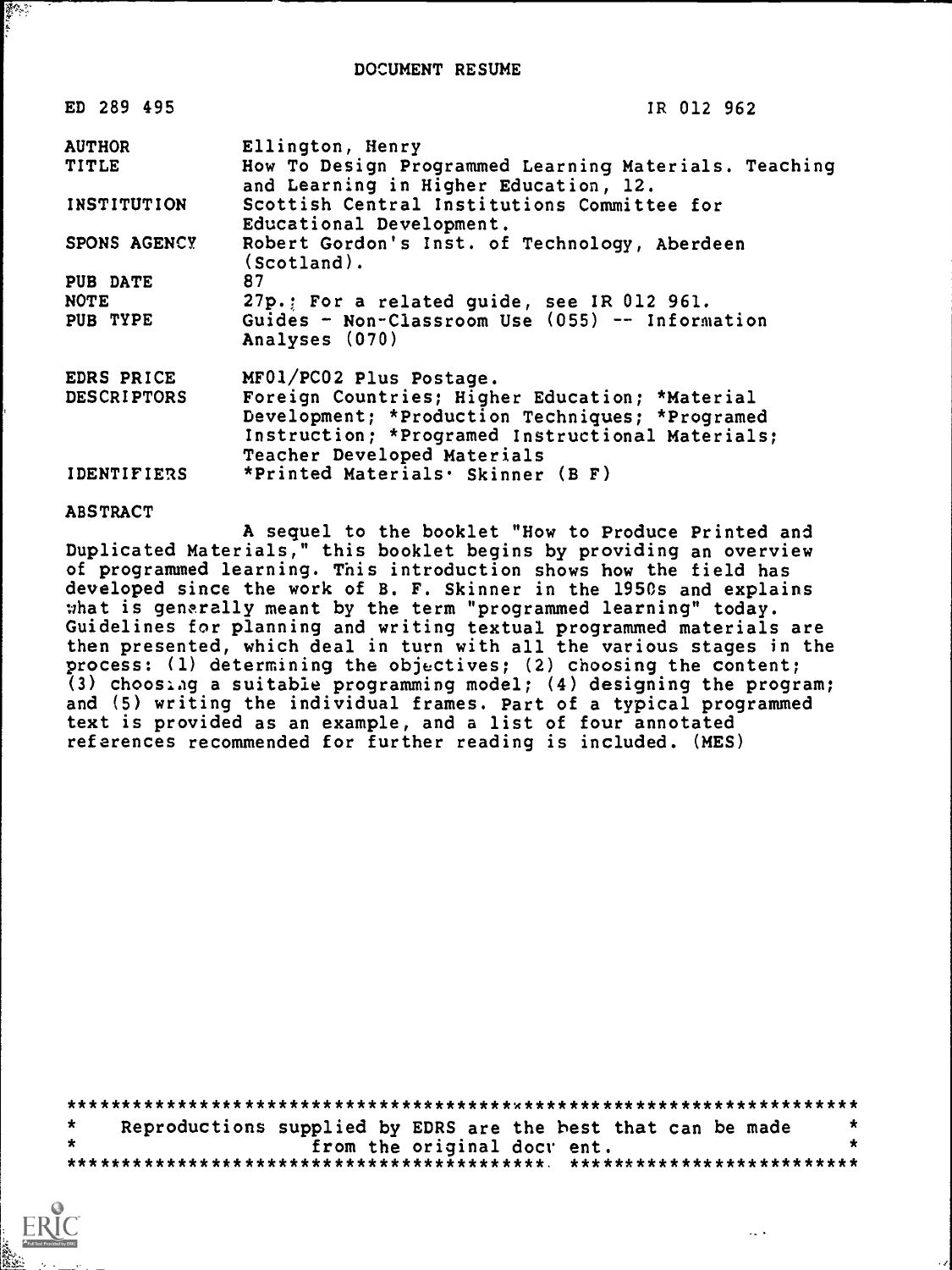This booklet was first published internally in Robert Gordon's institute of Technology, Aberdeen as part of the Institute's staff development programme. It was written by Dr Henry Ellington of RGIT's Educational Technology Unit.

ल्लू

امتدحد

CICED gratefully acknowledges the c: -operation of ROIT and the author in the publication of the present edition of the booklet.

O **CICED 1987** 

 $\odot$ ERĬO Full Text Provided by ERIC

i.

**AND** 

Ä. ÷,

STAT 勢

and a family of the first of the state of the state of the state of the state of the state of the state of the state of the state of the state of the state of the state of the state of the state of the state of the state o

 $\ddot{\cdot}$ ٠.<br>۲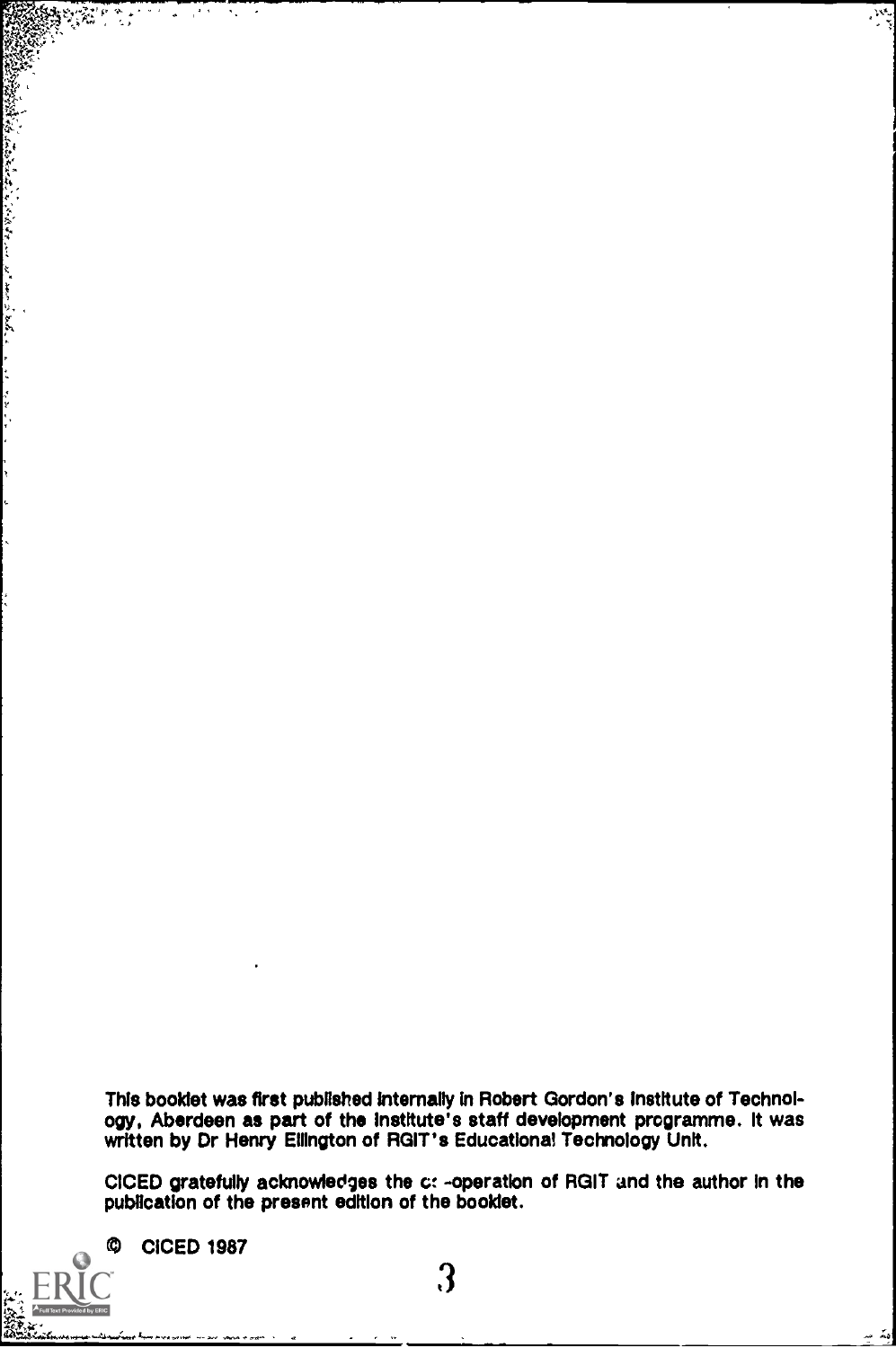# How to Design Programmed Learning Materials

# Introduction

**The Society** 

This booklet is a sequel to booklet number 11 in the series ("How to produce printed and duplicated materials"), which gave general guidance on how to design and produce paper-based instructional materials of all types. The present booklet deals in more detail with the design of one particular class of paper-based materials, namely, self-study materials of the programmed learning type.

To put the booklet into context, we will start by taking a general look at programmed learning, showing how the field has developed since the pioneering work of Skinner in the 1950's and explaining what is generally understood by the term 'programmed learning' today. We will then show how to set about planning and writing textual programmed materials, dealing in turn with all the various stages determining the objectives, choosing the content, choosing a suitable programming model, designing the programme and writing the individual frames. The final section of the booklet will present part of a typical programmed text as an example for readers to study.

# What programmed learning is

Since there is often some confusion over what exactly is meant by the term 'programmed learning', we wi!! begin by discussing the early history of programmed learning and showing how the interpretation of the term has evolved over the years.

#### The origins of programmed learning

Programmed learning had its roots in behavioural psychology, the new 'scientific' school of psychology that was pioneered by the American psychologist B F Skinner during the 1950's. Behavioural psychology was based on what is generally referred to as the stimulus response (S-R) model of behaviour, i.e. the theory that every thought cr action displayed by an organism comes about directly as a result of the organism receiving an external or internal stimulus of some sort. According to the early behavioural psychologists, the learning process was no exception, taking place via a linked series of stimulus-response mechanisms, or S-R bonds. Thus, they believed that the best way to promote learning was to create conditions that would be conducive to the formation of firmly-established S-R bonds that would cause the learner, when exposed to suitable stimuli, to exhibit the particular behaviour that it was desired that he or she should learn.



1

š,

 $\mathbf{i}$  and  $\mathbf{j}$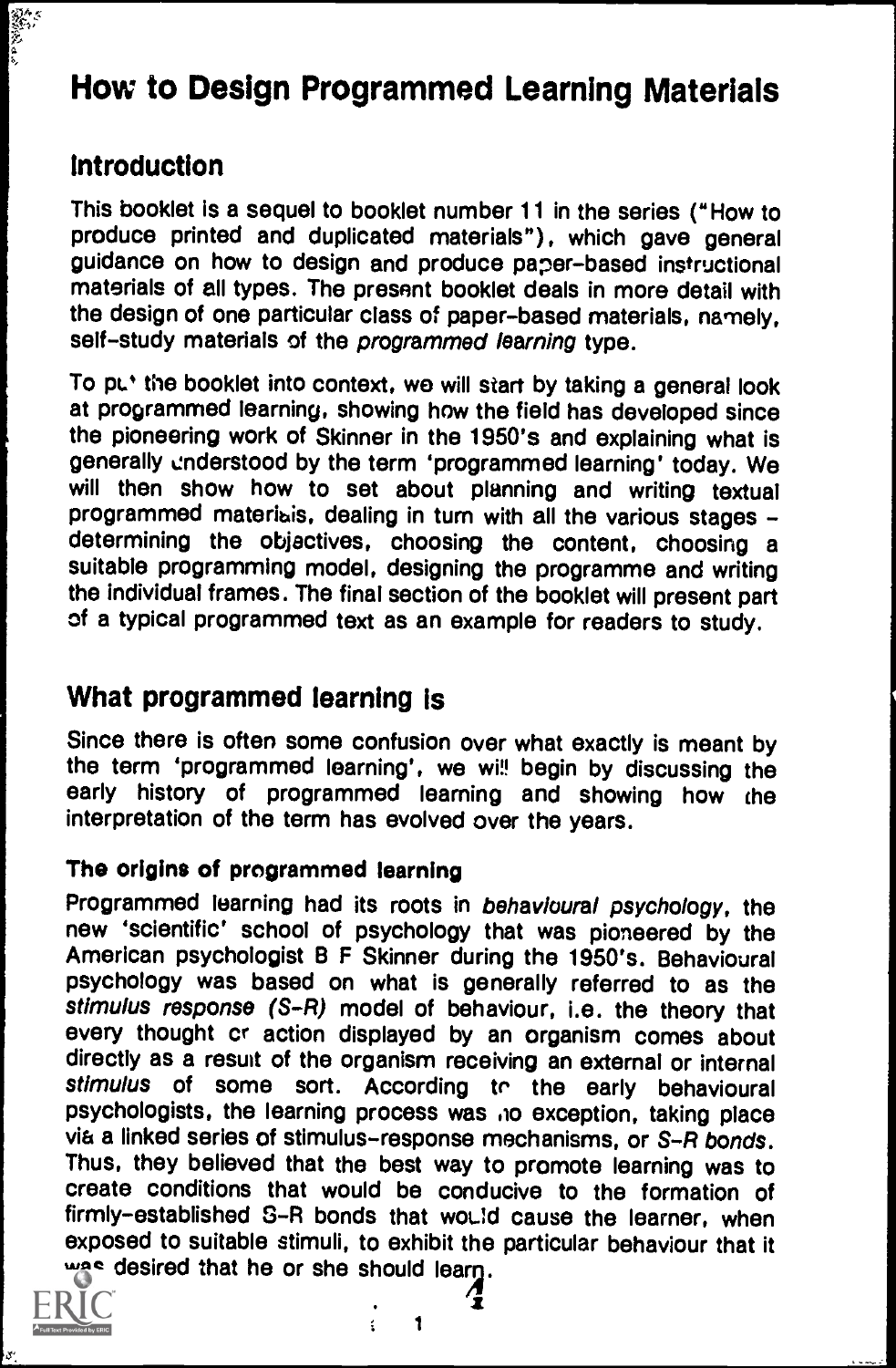One feature of the original stimulus-response model of learning was the concept of successive reinforcement, the idea that a desired S-R bond would become firmly established more quickly if the learner was supplied with immediate feedback in the form of the correct answer immediately after attempting a particular learning task such as answering a question. Another feature of Skinner's original theory was that each successive stimulus-response step should be small enough to ensure that the learner was nearly always correct in his or her response, thus maximising the effectiveness of the reinforcement process.

# Linear programmed learning

The first application of Skinner's research to the classroom situation came in the form of the linear programmed learning systems that he developed in the late 1950's. In this type of programmed learning, the subject matter was broken down into a sequence of small steps (or frames) that followed logically upon one another, with each of the ateps representing only a very small part of the concept or skill being taught. In order to reward the learner, and so, in turn, reinforce the learning process, each step contained a certain amount of information and required the student to respond to a question about the information, while the small size of the step practically guaranteed the correctness of the desired response. Immediate feedback on the correctness (or otherwise) of the response was designed to provide suitable reinforcement, and, in principle, it was virtually impossible to take a step without having successfully completed ..ie preceding ones. There was thus only one possible path which a student could take through the frames - hence the name linear programmed learning.

#### Branching programmed learning

In the early 1960's, a new form of programmed learning known as branching programmed learning was developed, largely on a result of the work of Norman Crowder. This involved the use of several possible paths through the sequence of frames, with so-called remedial frames and remedial loops being included in order to correct misconceptions identified from student responses to individual steps, which did not necessarily have to be as small as those advocated by Skinner. Thus, the topic to be studied was taught in a number of alternative ways in such a branching programme, depending on the performance of the learner. This, it was hoped, would avoid the inflexibility and learner boredom that characterised many early programmes of the linear variety. Such branching programmes now form the basis of much of computer-based learning, since the modern digital computer constitutes the ideal delivery system for



医学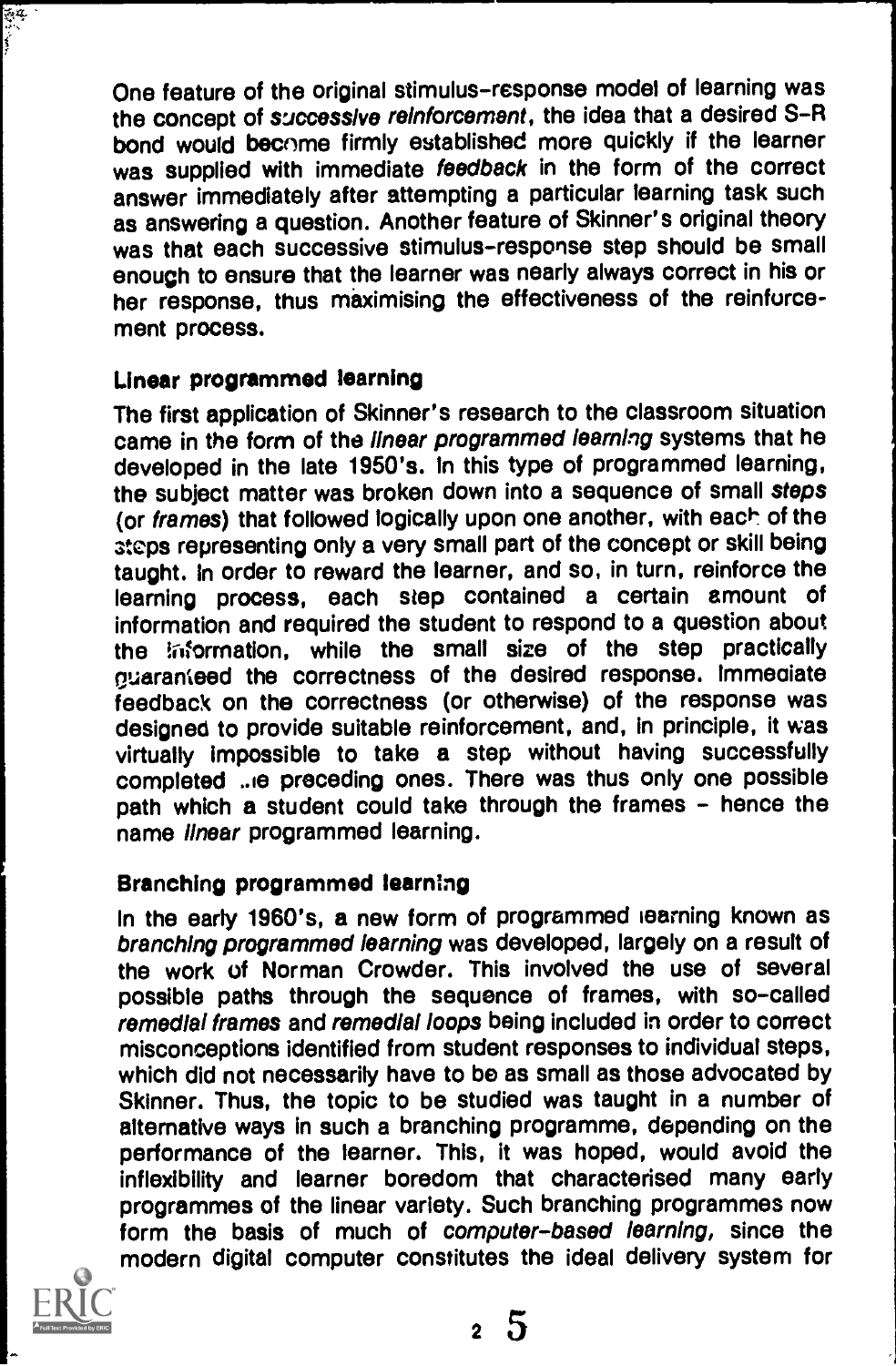adaptive self-instructional programmes of this type (see booklet number 9 in this series - "How computers can be used in tertiary education").

# The modern interpretation of the term 'programmed learning'

The modern interpretation of the term 'programmed learning' is very much broader and more flexible that that which prevailed during the early phases of the programmed learning movement. Small steps are no longer considered necessary, nor is immediate reinforcement, and, although most programmes are still described as either 'linear' or 'branching' , such programmes can now have a much wider range of structures than was ever the case in the past. Another feature of modern programmed learning systems is the great variety of instructional media and delivery systems that they can involve. Indeed, virtually all the media that are identified in booklet number 10 in this series,"A review of the different types of instructional materials available to teachers and lecturers", are now used in this way. See, for example, the various self-instructional systems described in "How to produce audio materials", "How to produce linked audio and still visual materials", and "How to produce computer-based learning materials", booklets numbers 15, 16 and 18 in the suite).

There is, however, something of a difference of opinion among educational technologists as to what exactly the term 'programmed learning' now means. To some, the term denotes a process - a systematic approach to instructional development that is practically identical to the educational technology-based approach that is described in the first booklet in the suite ("Educational objectives"). Others regard this interpretation as being far too wide, and use the term to denote particular types of instructional systems or materials. According to this interpretation, an instructional system or set of instructional materials should have the term 'programmed learning' applied to it if it has the following characteristics:

- $(1)$  it is self-contained:
- (2) it is designed for use in Individualised learning situations;
- (3) it has well-defined objectives which are made clear to the user:
- (4) it structures the work carried out by the learner;
- (5) it allows learners to work at their own pace;
- (6) it provides the learner with feedback on progress and achievement.

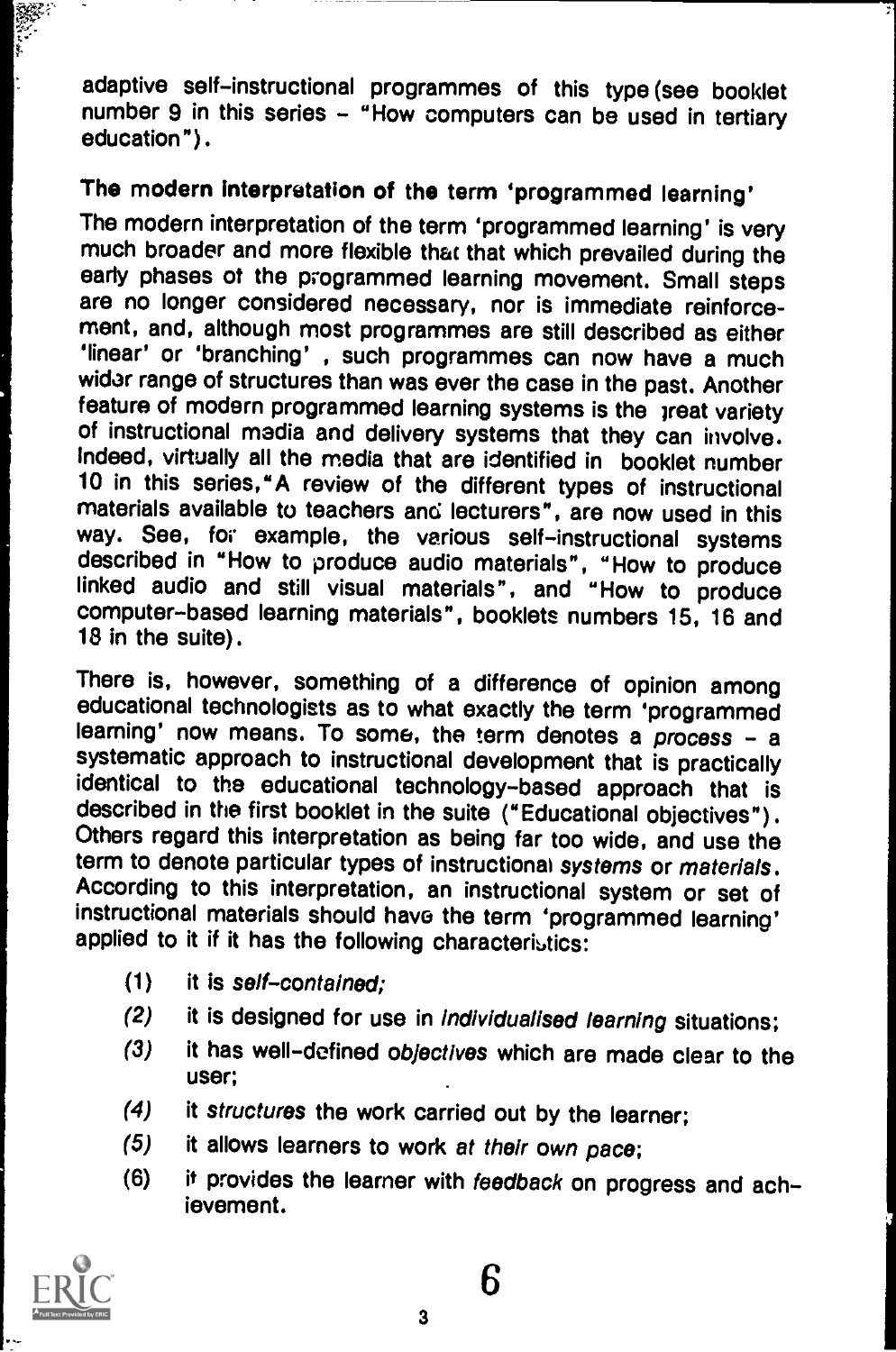It is probably fair to say that the second interpretation is now gaining general acceptance, and is the one that we shall adopt in this booklet.

s

# How to write textual programmes

In "A guide to the use of individualised Isarning techniques", we discussed the use of textual programmed materials in individualised learning and identified some of the situations in which the use of such materials might be appropriate. As we saw, textual programmed learning materials are best suited for teaching the basic facts and principles of a subject, i.e. for teadining towards objectives of the lower cognitive variety. Let us therefore assume that a teacher or lecturer has identified an area of the curriculum which he or she feels could usefully be taught by means of a textual programme of some sort, and look at just how he or she should set about planning and writing a suitable programme.

## Finding out whether it is necessary to write your own programme

Writing programmed learning materials is a time-consuming business, so, before starting work on writing a programme for a particular purpose, it is very much in your interest to carry out a thorough search of existing materials to see

(a) whether a programme capable of meeting your needs has already been written by someone else,

Or

(b) whether an existing programme could be adapted to meet your particular needs.

Such a search can be started by referring to the 1978/79 "International Yearbook of Educational and Instructional Technology" (see 'Further Reading' section), which lists all the instructional programmes that were available at the time it was published (not all that many have been produced slice) . More up to date information can be obtained from the Programmed Learning Library at Moray House College of Education, Edinburgh, which holds copies of most programmed learning materials that are generally available. If you do find an existing programme that could be used as it stands or adapted to meet your needs, the article by Hodge referred to in the 'Further Reading' section should help you to make effective use of same; this offers guidance on how to choose, use and adapt other people's programmes.



7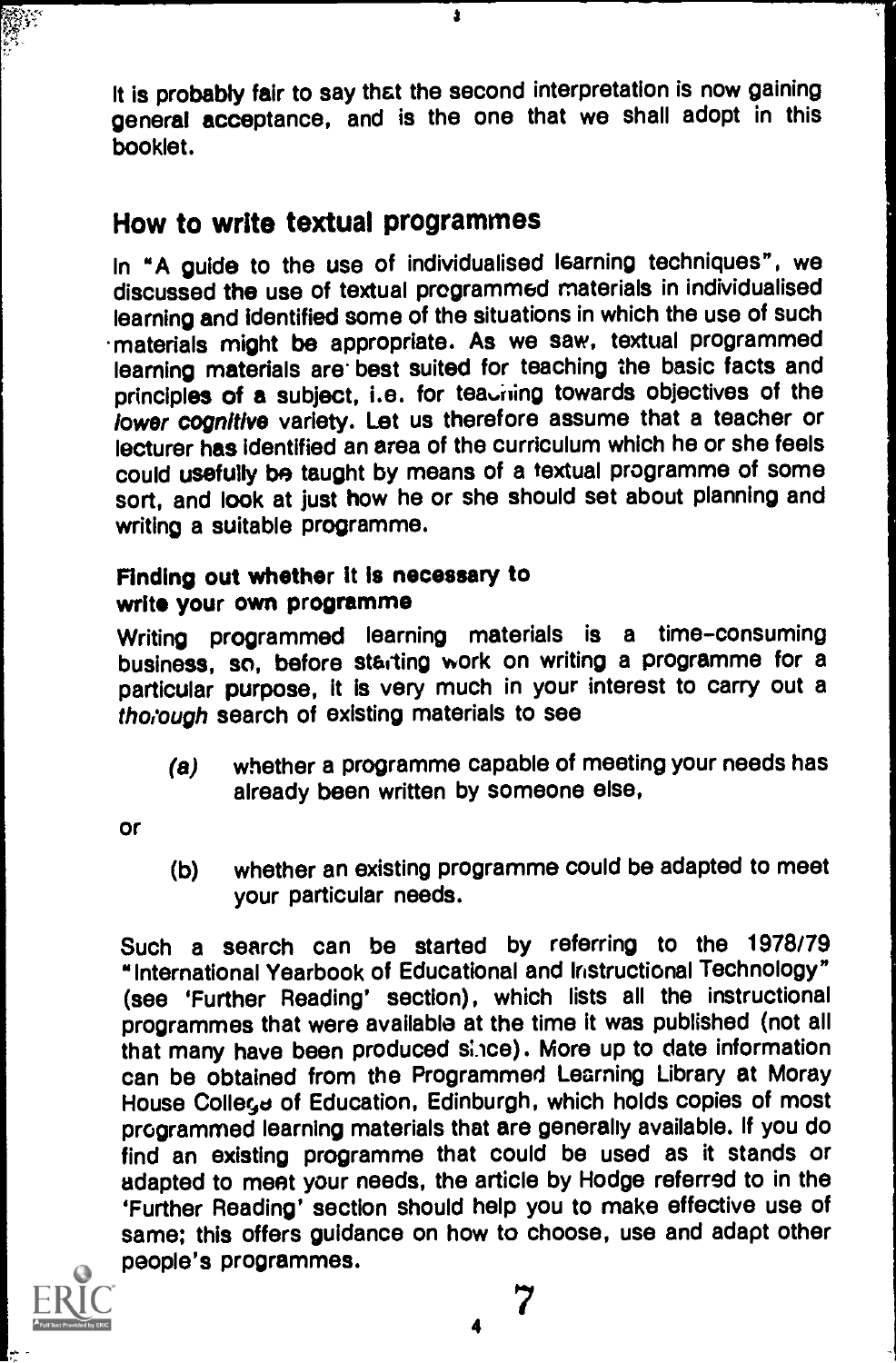# Establishing the objectives for the p. ogramme

Assuming that you have not succeeded in finding an existing programme that could be used for the purpose you have in mind and have decided to write your own programme, your first task should be to establish a clearly-defined set of objectives for this programme. General guidance on how to do this can be found in booklet number 1 in the series,"Educational objectives", but the following specific points should also be borne in mind.

- Do not be cyer-ambitious, particularly if you have not written a textual programme before; limit yourself to a few simple objectives of the lower-cognitive type.
- Write these objectives in behavioural form, making them as clear and explicit as possible; if you find that your objectives do not lend themselves to such treatment, they are probably not suited to a programmed learning approach.

# Choosing the detailed content for your programme

Once you have established the objectives for your programme, your next step shoul.' be to decide on the detailed content. This will involve determining the key points that your programme should cover, something that can be done using the "must know", "should know", "could know" approach described on page 5 of "How to produce printed and c iplicated materials". This should also help you to establish an ei ibyonic s..ucture for your programme.

# Choosing a programming model

One of the key decisions that anyone writing programmed learning materials has to make is the choice of programming model. In other words, should the programme be essentially linear in structure, or should it employ some form of branching? Let us look at some of the possible structures that are available within these two basic paradigms.

#### Simple linear programmes

These have the form shown in figure 1, the learner starting at frame 1 and working systematically through all the following frames until the end of the programme is reached.

START 0--)®40-3®) 0->04040 END

#### Figure 1: a basic linear programme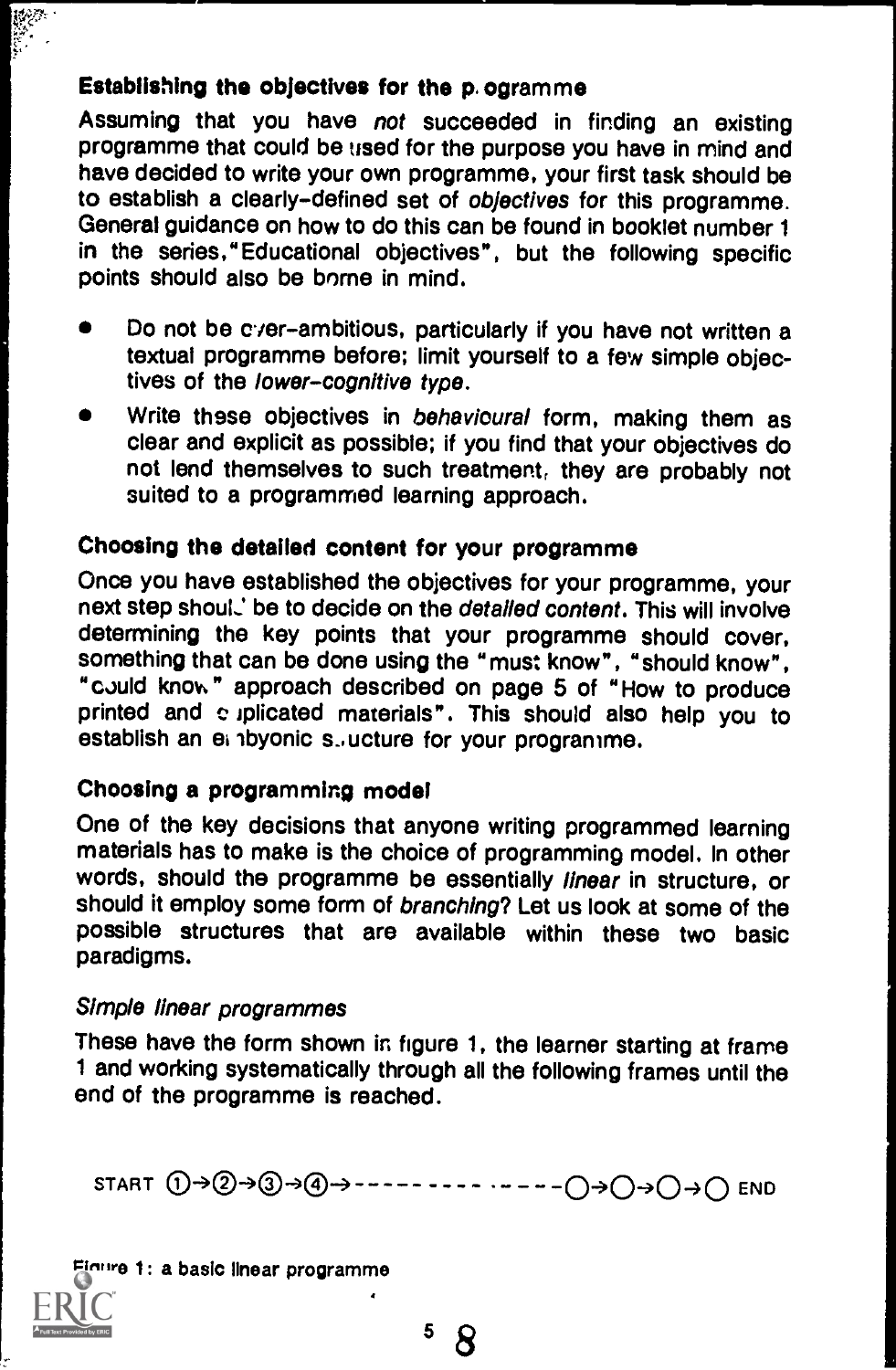Such programmes are relatively simple to write, but make no allowance for the fact that some learners are capable of mastering material much more quickly than the 'average learner' for whom the programme is probably designed, whereas others are much slower, requiring exposure to far more frames than the average learner before they are capable of mastering a particular set of material.

#### Linear programmes with `washahead' and `washback'

One way of overcoming the above problems is to incorporate 'washahead' and 'washback' into a simple linear programme, as shown in figure 2.



#### Figure 2: a linear programme Incorporating washahead and washback

The process known as 'washahead' enables fast learners to miss out some of the frames in a linear programme, by, for example, moving directly from frame A to frame B in the example shown in figure 2. 'Washback' is the opposite process, and enables slow learners to be made to repeat part of a programme if they have not succeeded in mastering the material. Both processes are controlled by means of so-called gate frames - frames that assess the progress that the learner has made Lid use this assessment to determine his or her subsequent route through the programme. In figure 2, the gate frames are frame A and frame D.

#### Simple branching programmes

Even when they incorporate washahead and washback, linear programmes make no allowance for the fact that different learners may require to be exposed to different types of frame in order to master particular material, since people not only learn in different ways, but also make different sorts of mistakes. It was this that led Crowder to develop branching programmes back in the early 1960's. Some of the features that can be incorporated into a linear programme in order to turn it into a simple branching programme are shown in figure 3.

One of the basic features of most branching programmes is the use of remedial frames, one method of using which is illustrated by frames A, B, C and D. Here, the gate frame for the group (frame A)

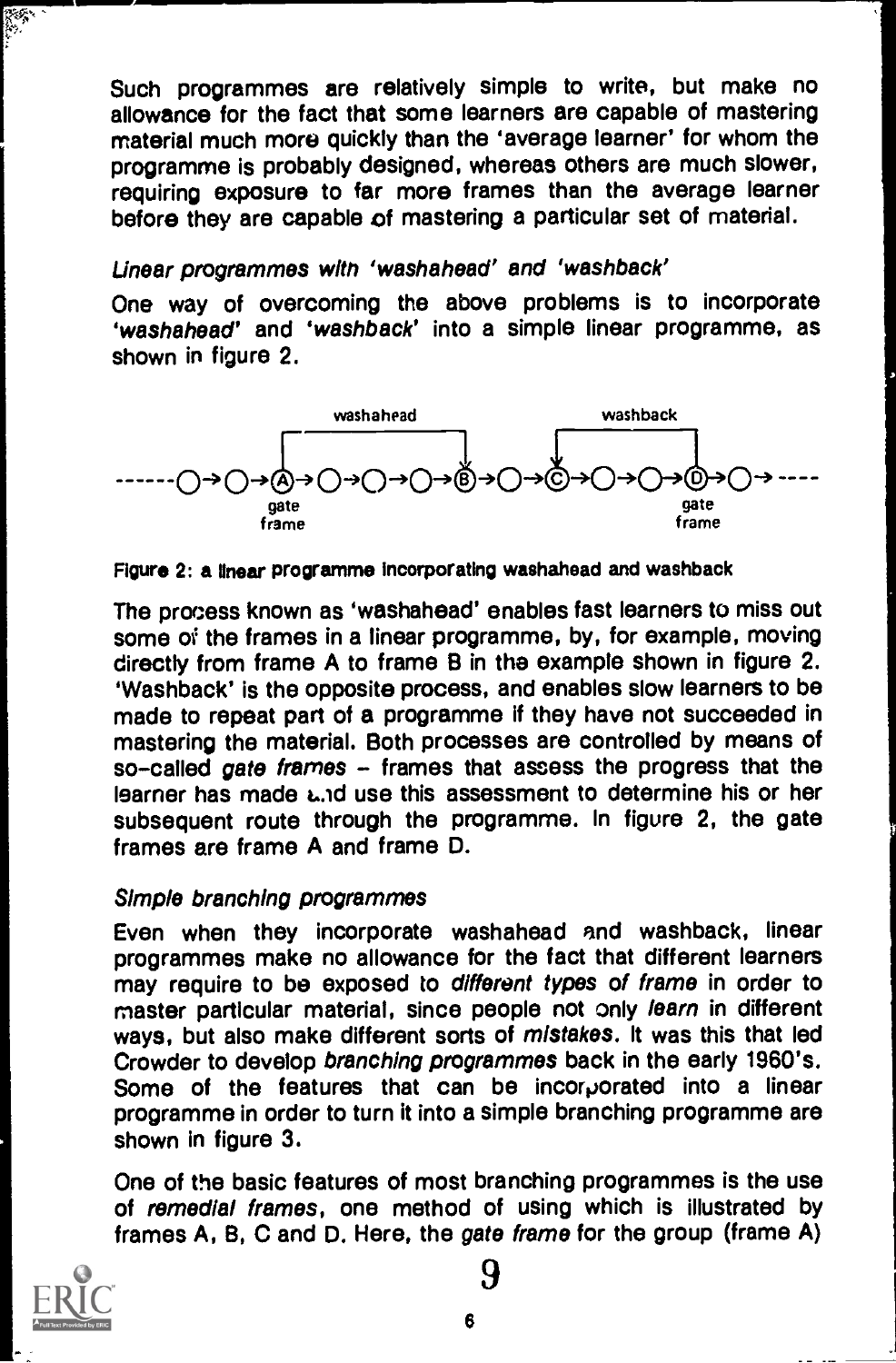sets the learner a task of some sort (usually a multiple-choice question). If the answer is correct, the learner is simply directed to

Figure 3: some of the basic structural elements that can be built Into branching programmes



the next frame of the programme proper (frame B); if the answer is wrong, however, the Isarner is directed to an appropriate remedial frame (either frame C or frame D in this case), and, after being told why the answer is wrong, is directed back to the gate frame to try again. Programmes which consist of a sequence of sets of frames of this type are said to have a herringbone structure, for obvious reasons (see figure 4).



Figure 4: a branching programme with a herringbone structure

Another method of using remedial frames is illustrated by frames E, F and G. Here, the learner ends up on the same frame (frame F) whether he gets the gate frame question right or wrong. If the former, he moves directly to frame F from the gate frame (frame E);<br>if the latter, he moves to frame F via a remedial frame (frame G) in which he is told why his answer was wrong and given any other remedial information thought necessary. Many programmers now prefer this type of remedial frame structure to the 'herringbone' structure described earlier, since they do not consider it good



 $, 10$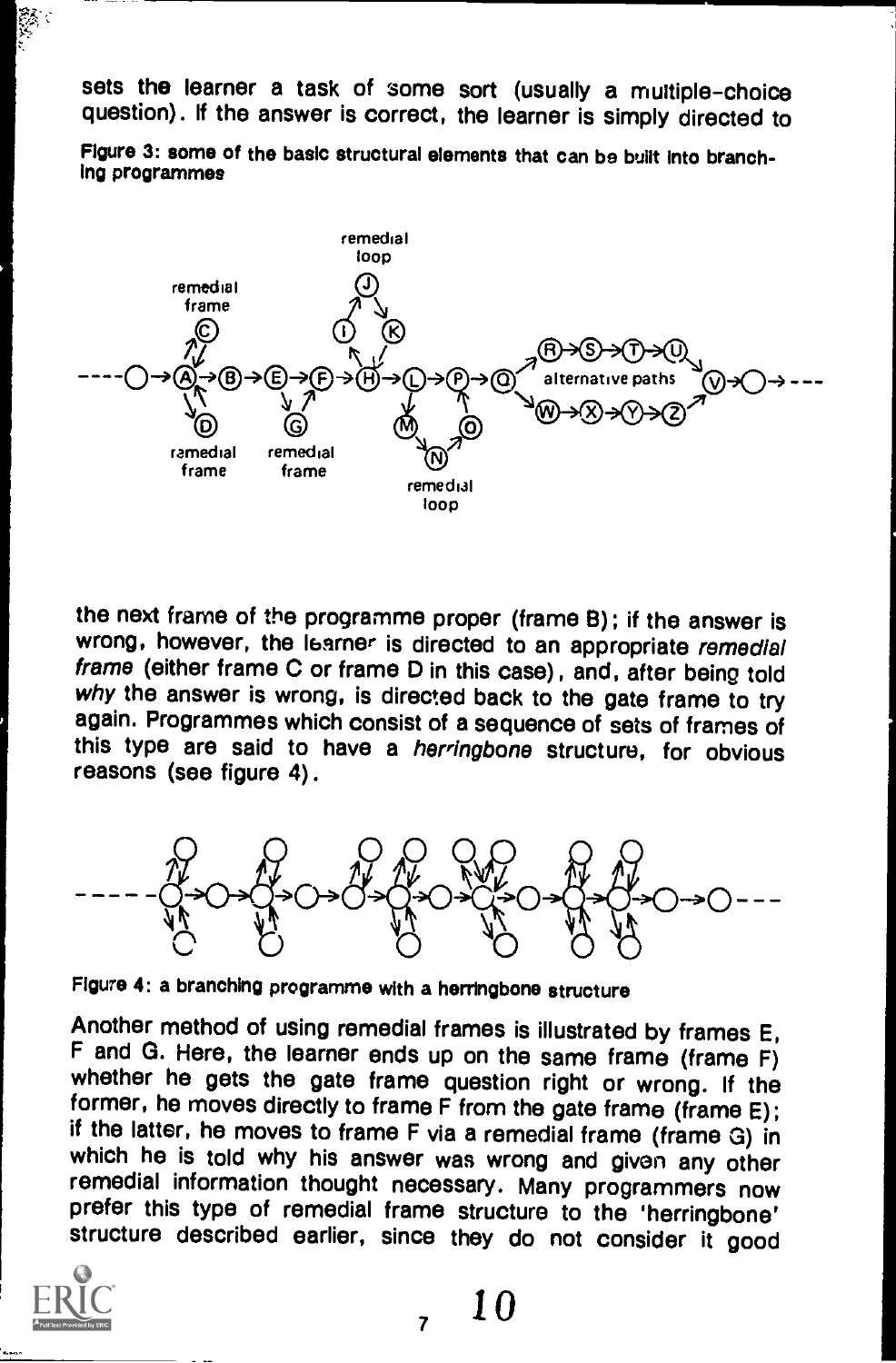practice to double the learner back onto a frame he has already failed to answer correctly.

In some cases, it may be necessary to expose a learner to a sequence of remedial frames if he gets a gate frame question wrong. Here, the same two basic approaches that were descirbed above for single remedial frames can be adopted, directing the learner through a remedial loop that either leads back to the gate frame just failed (as in HIJKH) or on to the next frame in the programme proper (as in LMNOP).

Another feature that can be built into simple programmes is alternative paths, as shown in the sequences QRSTUV and QWXYZV. Here the learner is taught the same basic material in different ways depending on how he performs in the gate frame Q, eventually ending up on frame V in both cases. Use of such alternative paths enables the writer of a programme to make allowance for the fact that people have different learning styles, so that what might be the most effective way of helping one person to master a particular set of material might not be the best way for another.

Figure 5: the start of a typical fully-adaptive branching programme

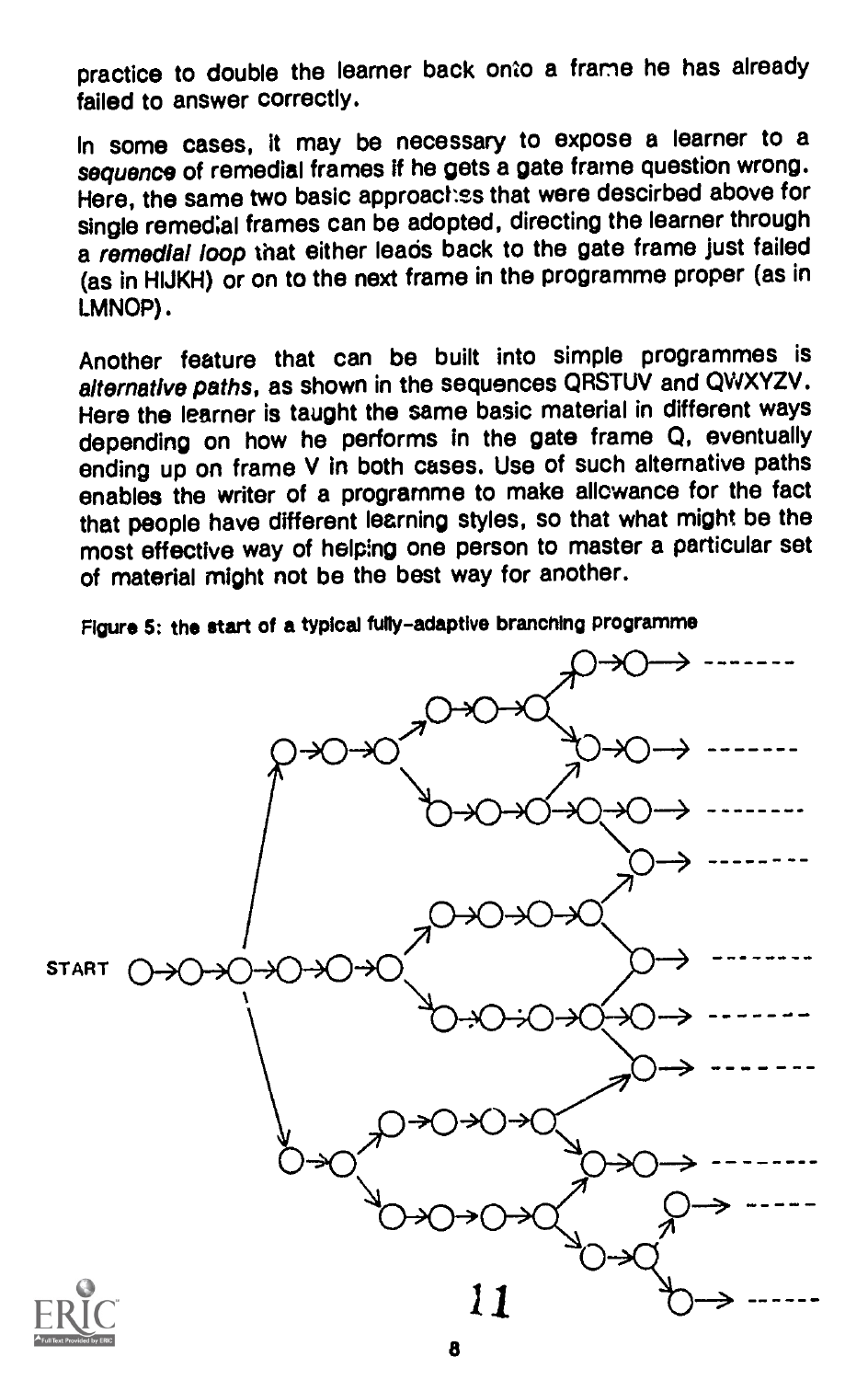# Fully-adaptive branching programmes

The branching programmes described so far are still basically linear in structure in that all learners take more or less the same general path through the programme and all eventually end up in the same place. It is, however, possible to design much more complicated branching programmes in which the overall direction along which the learner is led is determined by how he or she performs. Needless to say, fully adaptive programmes of this type can become very complicated very quickly, as figure 5 clearly shows. For this reason, the fully adaptive structure is much more suitable for use in computer-based learning than in textual programmes.

# Designing the programme

Once you have decided which programming style you want to use, it is necessary to draw up an overall design for your programme. This is best done using a flow diagram (or hierarchy of flow diagrams) that shows the overall structure of the programme and the individual frames of which it is to be composed.

The form that your programme will take will obviously depend on the nature of the material being covered and the programming style that you have decided to adopt. In the case of a simple linear programme designed to introduce the learner to a new concept (or related group of concepts) and help him to become competent in its (their) application, for example, a six-stage structure of the following type might well be adopted.

- (1) An introductory section that explains the purpose of the programme.
- (2) A review of any previously-studied material or other material with which the learner should be familiar before tackling the main section of the programme.
- (3) A step-by-step presentation of the new material, together with appropriate illustrations.
- (4) A 'consolidation' section in which the learner is given practice in applying the new material in unfamiliar situations.
- (5) A summary of the main points covered.
- (6) A diagnostic test to assess the extent to which the learner has mastered the material.

Such a structure can also be used for sub-sections within a larger programme.

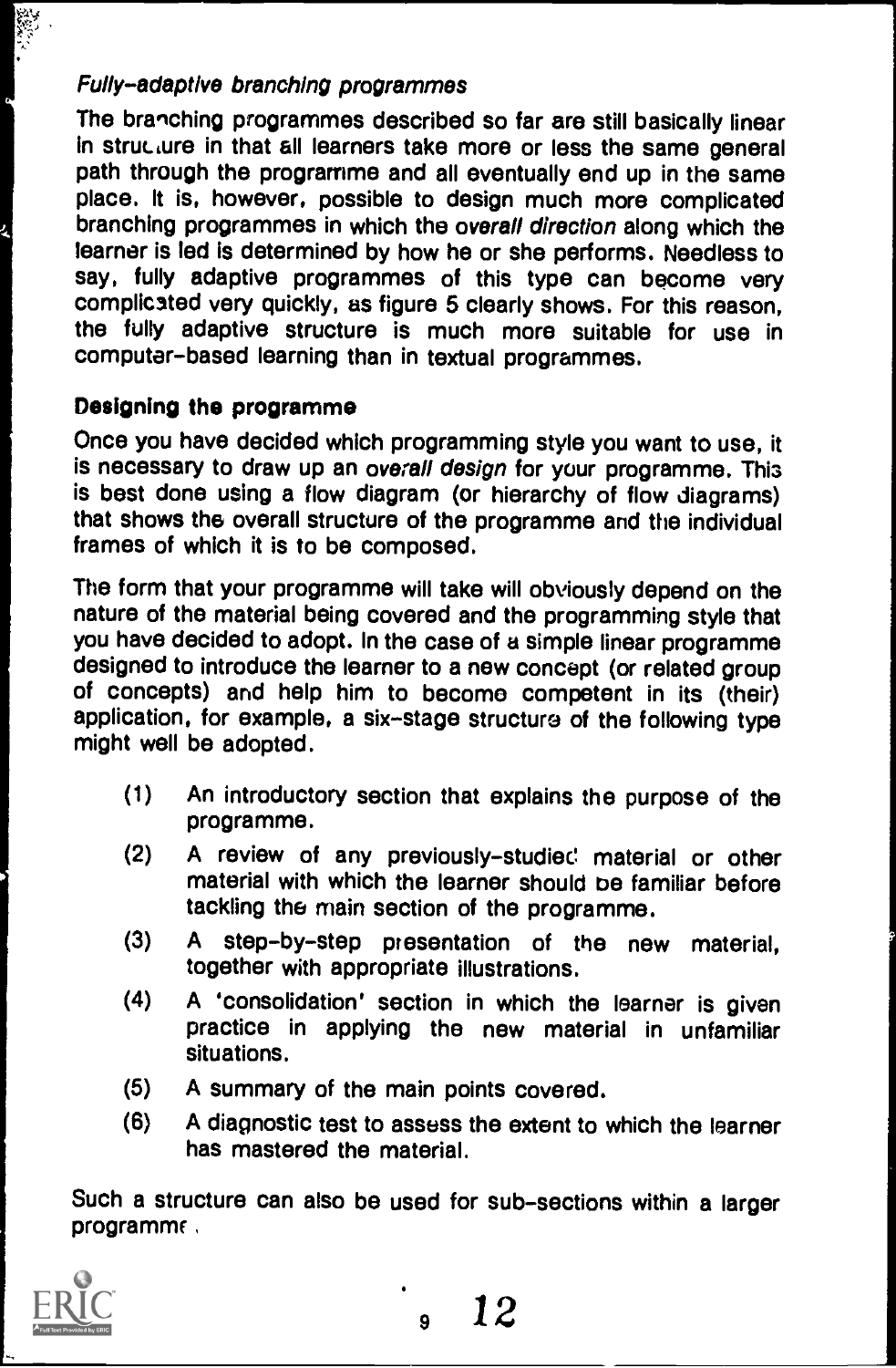# The diiferont types of frame that can he used in a programme

With regard to the basic 'building bricks' using which a programme is built - the individual frames - these can take a wide range of forms. The four most important types are listed below.

Teaching frames - frames whose main function is to present the learner with new information or knowledge, help him to re-structure knowledge he already pcssesses in some new way, review material previously covered, and so on; two of the most common types are ruleg frames and egrule frames (terms whose meaning wiii be explained in the next section).

Practice frames  $-$  frames whose main function is to help the learner to master newly-presented material by having him carry out simple exercises based on same.

Test frames (or criterion frames) - frames whose main function is to test the learner in some way, not merely provide him with practice; such frames are used both to provide the learner with feedback on his progress and to determine his subsequent path through the programme, test frames of the latter type "eing known as gate frames.

Response frames - frames which follow on from a test frame in a branching programme; such frames are of two types, namely 'right answer' response frames (which confirm and reinforce a correct response before leading the learner on to the next stage of the work) and 'remedial' response frames (which provide remedial material following an incorrect or otherwise unsatisfactory response).

Examples of all these different types of frame will  $\frac{1}{2}$  given in the next section.

# Writing the frames

Once you have decided on the overall structure of your programme, it is obviously necessary to start writing the actual frames. In an introductory set of notes of this type, it is not possible to give detailed guidance on how to set about doing this (whole books have been written on the subject!) We will therefore merely offer some genetei hints on how to write frames of the four basic types listed above and look at illustrative examples of each.

# Writing teaching frames

Here, the most obvious requirement is that the frame should present the material bring covered in a clear, direct and unambiguous manner, using language that the learner will be able to understand

in ut difficulty. The general guidelines on writing instructional



$$
\downarrow
$$
 to  $13$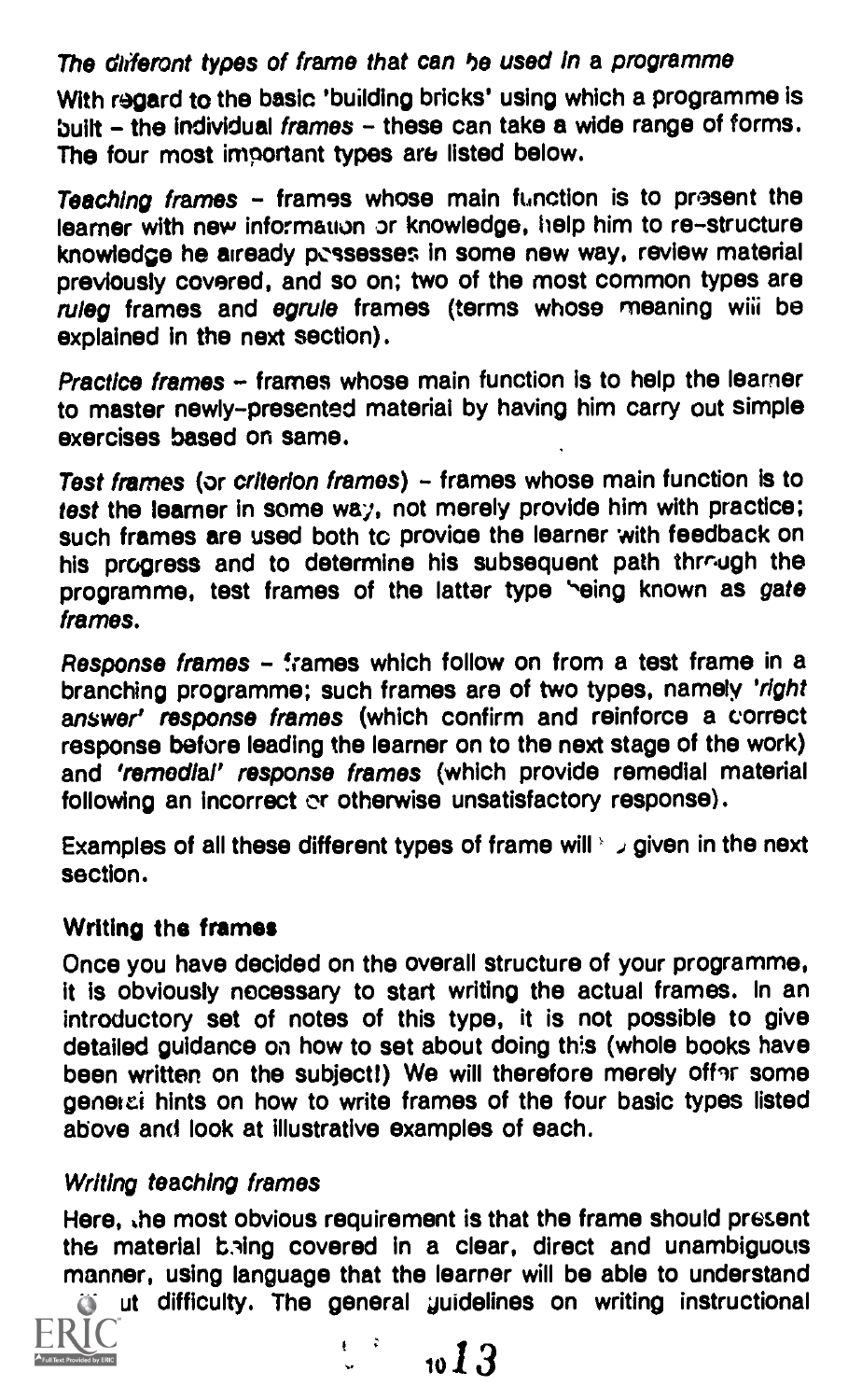materials given on pages 4-8 of "How to produce printed and duplicated materials" should be followed, especially Rowntree's 'twelve hints for effective writing', which are sufficiently important to warrant repeating here:

1. Write like you talk.

1

- 2. Use the first person.
- 3. Use contradictions.
- 4. Talk directly to the reader.
- 5. Write about people, things and facts.
- 6. Use active verbs and personal subjects.
- 7. Use verbs rather than nouns and adjectives.
- 8. Use short sentences.
- 9. Use short paragraphs.
- 10. Use rhetorical questions.
- 11. Dramatise wherever possible.
- 12. Use illestrations, examples, case studies.

Let us now look at two of the most important types of teaching frames, ruleg frames and egrule frames.

Ruleg frames are so called because they start by stating a general rule or principle (the rule part of the frame) and then i'lustrate this by giving a specific example or set of examples (the eg part of the frame). A typical ruleg frame is shown below.

To cube a number, you multiply it by itself twice. The cube of 2 is  $2 \times 2 \times 2 = 8$ The cube of 3 is  $3 \times 3 \times 3 = 27$ What is the cube of 4?

Note that the last example given in the frame has to be completed by the learner  $-$  a standard technique in programmed learning. The correct answer (64) would be given at the start of the next frame in the programme, thus providing the learner with immediate feedback and reinforcement. The ruleg principle can, of course, be used in sequences of frames within a programme as well as in individual frames.

Egrule frames (or Inductive frames) are so called because they start by giving specific examples or instances of a rule or principle in a tion (the eg part of the frame) and then ask the learner to try to



 $t_{\rm H} = 14$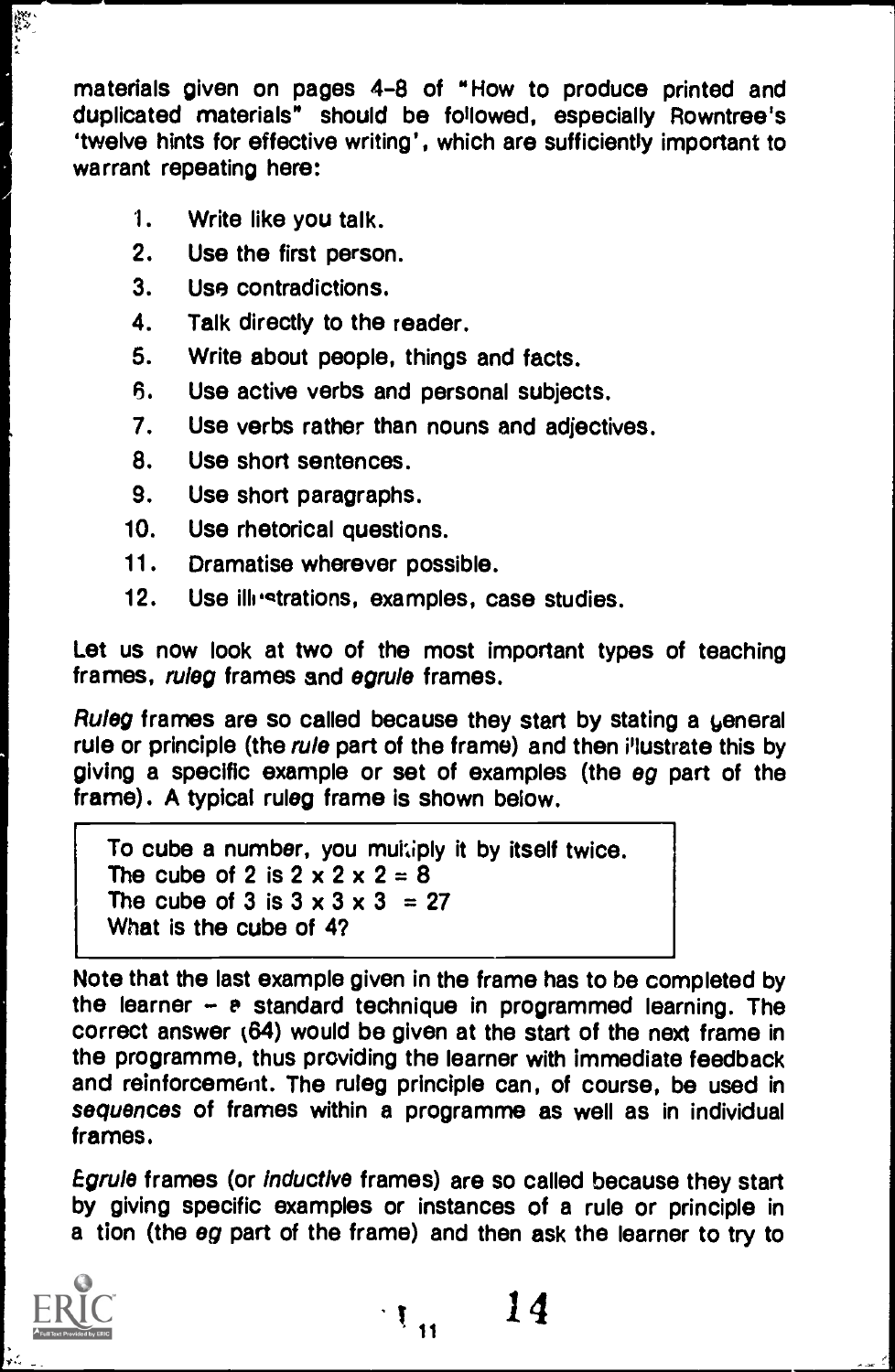work out what the rule or principle is by a process of induction (the rule part of the frame). A typical egrule frame is shown below

When a uranium 238 nucleus (mass number 238, atomic number 92) undergoes alpha ( $\alpha$ ) decay, it changes into a thorium 234 nucleus (mass number 234, atomic number 90).

When a radium 226 nucleus  $\binom{226}{88}$ Ra) <sub>22</sub> undergoes  $\alpha$  decay, it changes into a radon 222 nucleus  $\binom{222}{86}$ Rn).

From these two examples, can you suggest a general rule for what happens to the mass number A and the atomic number Z of a nucleus that undergoes  $\alpha$  decay?

As with the ruleg frame given earlier, the correct answer would be given in the next frame in the series, which would probably then reinforce and consolidate the material by providing further examples, some of which would have to re completed by the learner. Such a follow-up frame might take the following form:

You should have seen from the examples given in the previous frame that the mass number A of a nucleus falls by four units during alpha decay and that the atomic number Z falls by two units. This, of course, is a direct consequence of the fact that the particle emitted during  $\alpha$  decay (the  $\alpha$  particle) contains two protons and two neutrons, and so has a mass number of 4 and an atomic number of 2. As we have seen, it is in fact a helium 4 nucleus( ${}_{2}^{4}$ He).<br>Thus, when plutonium 239  $(239 - 24)$  undergoes decay, it

Thus, when plutonium 239  $\frac{1}{2}$  sq<sup>ru</sup>)<br>changes into uranium 235  $\frac{235}{200}$ changes into uranium 235

 $\begin{array}{c} \begin{array}{c} \text{C} \\ \text{C} \end{array} \end{array}$  Can you now use the above rule to work out the mass numbers and atomic numbers of the products of the following  $\alpha$  decay processes and hence complete the right-hand-side symbol in each case?

> $\chi^{232}$ <sub>00</sub>Th)  $\frac{\alpha \text{ decay}}{2}$  and  $\chi^{2}$  $(227<sub>AO</sub>)$   $\alpha$  decay  $\frac{1}{2}$  Fr  $\left(\frac{222}{86}Rn\right)$   $\alpha$  decay  $\rightarrow$   $\rightarrow$   $\gamma$  Po  $\frac{1}{2}$  Po  $\frac{1}{2}$

Such a frame acts both as a teaching frame and as a practice frame, another common technique used in programmed learning. The correct answers  $((\frac{228}{88}Ra), (\frac{223}{87}Fr)$  and  $(\frac{218}{84}Po)$  would again be given at

 $15 \,$ 

the start of the next frame in the programme.



ķ.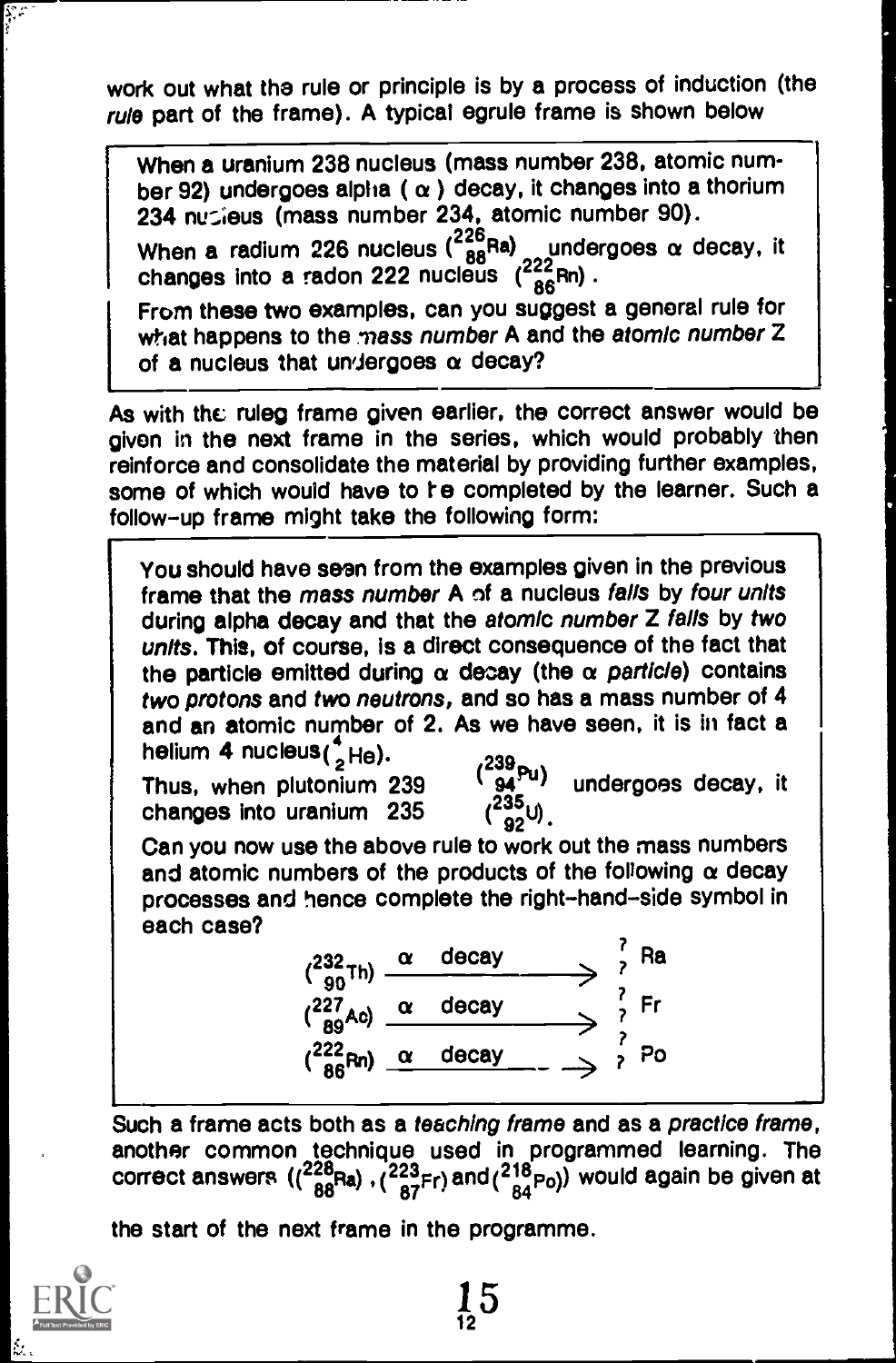Like the ruleg principle, the egrule principle can, of course, be used in sequences of frames within a programme as wall as in individual frames.

#### Writing practice frames

The main object of incorporating practice frames in a programme is to help the learner to master a principle, procedure, etc. after this has been introduced or explained in earlier teaching frames. One example of such a frame - the follow-up frame to the egrule frame on  $\alpha$  decay - has already been given.

Two techniques that are commonly used in writing practice frames are prompting and fading.

Prompting involves giving the learner clues of some sort in order to help ensure that he gives the correct resconse. There are two main types of prompt - formal prompts and thematic prompts.

Formal prompts help the learner by providing information about the form of the required response, as in

"The capital city of France is P "

where the learner is 'told' that the answer is a five letter word that starts with P.

Another common type is the so-called syntactic prompt, where the clue is provided via the learner's (presumed) knowledge of grammar or syntax, as in

> "The home of an eskimo is called an I,

where the use of 'an' preceding the required response indicates that it beging with  $\varepsilon$  vowel.

Thematic prompts, on the other hand, help the learner by providing or suggesting meaningful associations related to the meaning or theme of the roquired response. One common form is the semantic prompt, which is based on the roots or meanings of the words used, as in

> "Conifers get their name from the -shaped seed cases that such trees produce"

Another is the temporal prompt, which makes use of information presented :n the previous (or a recent) frame to help the learner give the required response. Thematic prompts can also be provided through graphic information, as (for example) when the learner is required to complete a drawing, diagram, etc.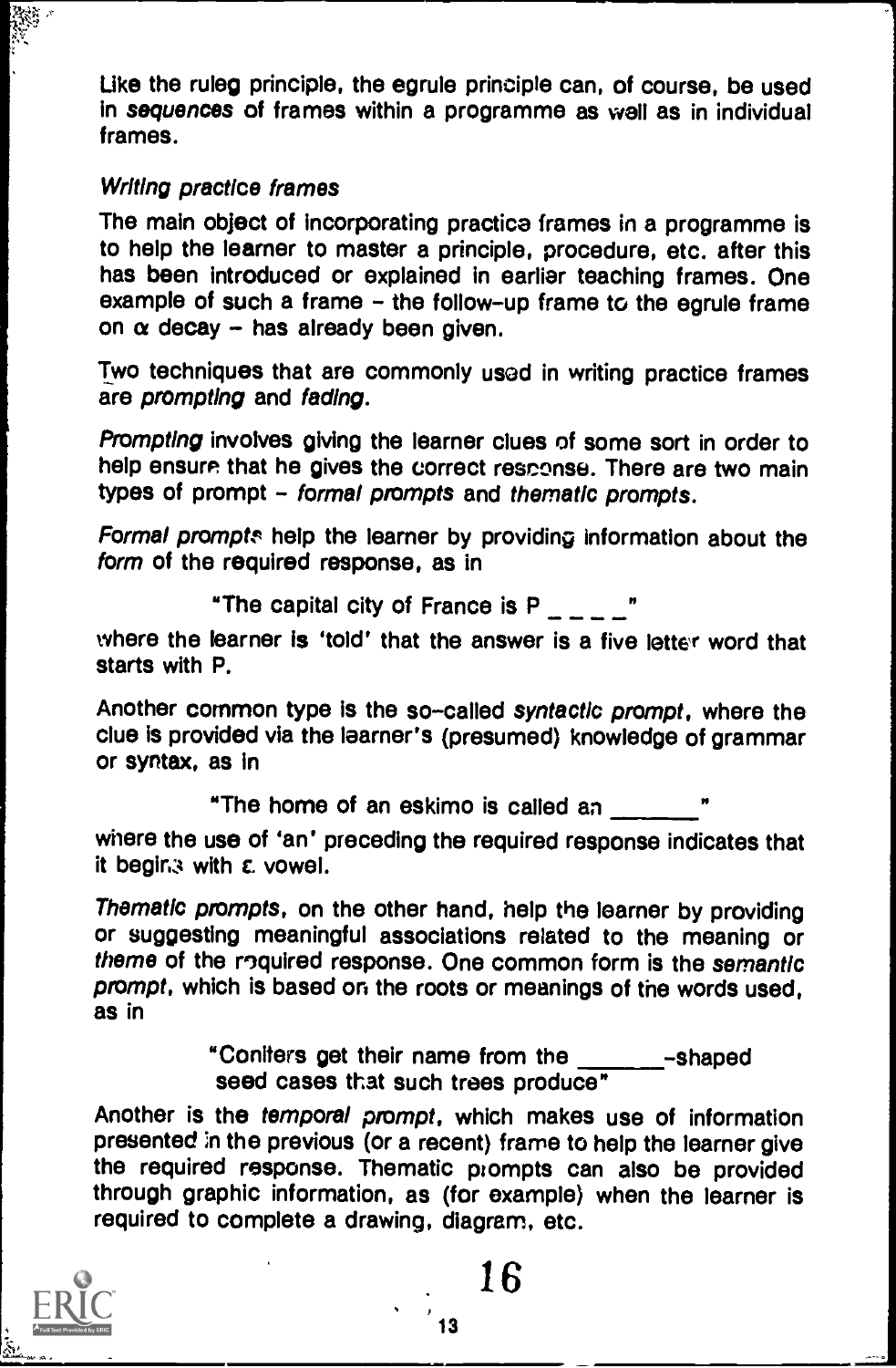it is recommended that the majority of prompts in a programme should be of the thematic rather than the formal type, since they are generally rather more effective as aids to learning.

Fading involves gradually removing the prompts in a sequence of practice frames in order to place a progressively greater onus on the learner. In a faded sequence of frames, the first frames are generally fairly strongly prompted in order to make it practically certain that the learner will give the correct response, while the final frames are generally completely unprompted, as are any test frames on the material that are included in the programme. (Indeed, test frames should never be prompted, for obvious reasons.)

#### Wr:ting test frames and response frames

As we have seen, test frames are frames whose main purpose is to assess the learner rather than help him master material - either in order to provide him with feedback on the progress he is making or the extent to which he has succeeded in mastering the work of the programme, or in order to determine the path that he should subsequently take through the programme. In his book "Basically Branching" (see 'Further Reading' section), Derek Rowntree again gives valuable guidance on how to write such frames:

- 1. Test only the crucial point you've made in each frame.
- 2. Test one point at a time.
- Make the student use the information you've given him.
- 4. Never ask questions that simply demand parrot-repetition.
- 5. Never force the student to guess.
- 6. Never write catch questions.
- 7. Make the student do, rather than talk about doing.
- 8. Ask your questions as directly as possible.
- 9. Don't use questions with only two real alternative answers.
- 10. Let your alternatives cover all reasonable sources of error.
- 11. Make sure your alternatives are all plausible.



**Alla**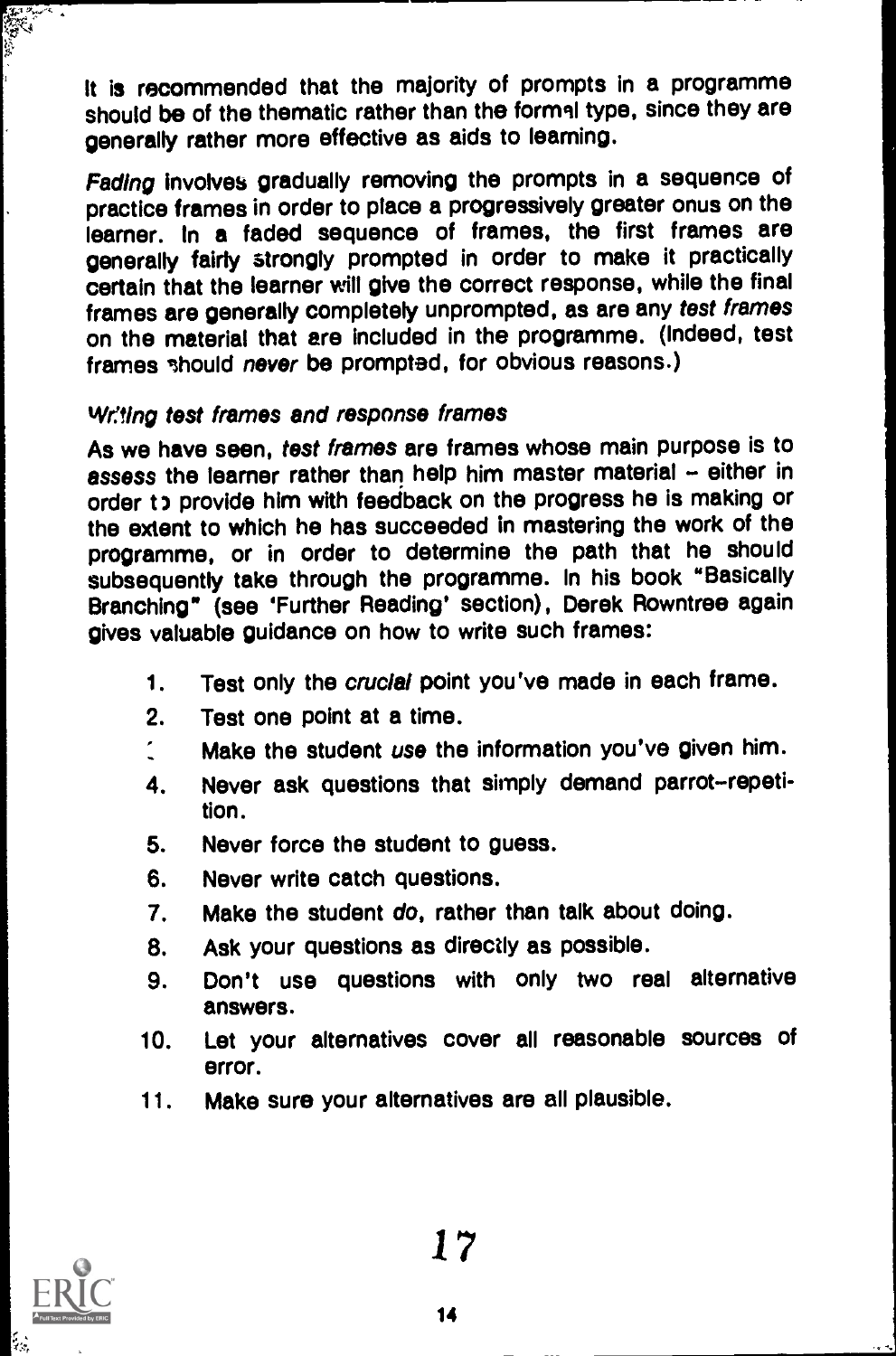A typical example of a test frame that acts as a gate frame in a branching programme is given below.

#### Frame 20

in Ba

In the previous frames, we saw that the symbol  $b^{n}$  means "the number obtained by using the number b as a factor n times", so that  $2^3$  (for example) is equal to  $2 \times 2 \times 2 = 8$ .

We also saw that, in an expression of the form  $b^n$ , the number b is called the base and the number  $n$  is called the exponent.

Now here is a question on this material.

"If the base of an expression is 5 and the exponent is 2, what is the expression equal to?"

Pick an answer from the list given below, and move to the frame indicated.

Answers:<br>"25"

"25" (move to Jame 21)<br>"32" (move to frame 22)

(move to frame 22)

"I don't know" (move to frame 23)

As can be seen, this particular frame serves as a review frame (by recapitulating and summarising material previously covered), as a test frame (by assessing the extent to which the learner has mastered this material) and as  $\acute{\text{a}}$  gate frame (by directing the learner to one of the three response frames, depending on how he performs in the test). Of these three response frames, the first (frame 21) would be the so-called 'right-answer' response frame, while the others (frames 22 and 23) would be 'remedial' response frames. The form that each of these might take in a sequence of the herringbone type is shown below.

The 'right answer' response frame

#### Frame 21

Your answer was: If the base of an expression is 5 and the exponent is 2, then the expression is equal to 25. You are CORRECT, since  $5^2 = 5 \times 5 = 25$ .

Well done!

Let us therefore move on to the next stage of this review. (and so on)



Is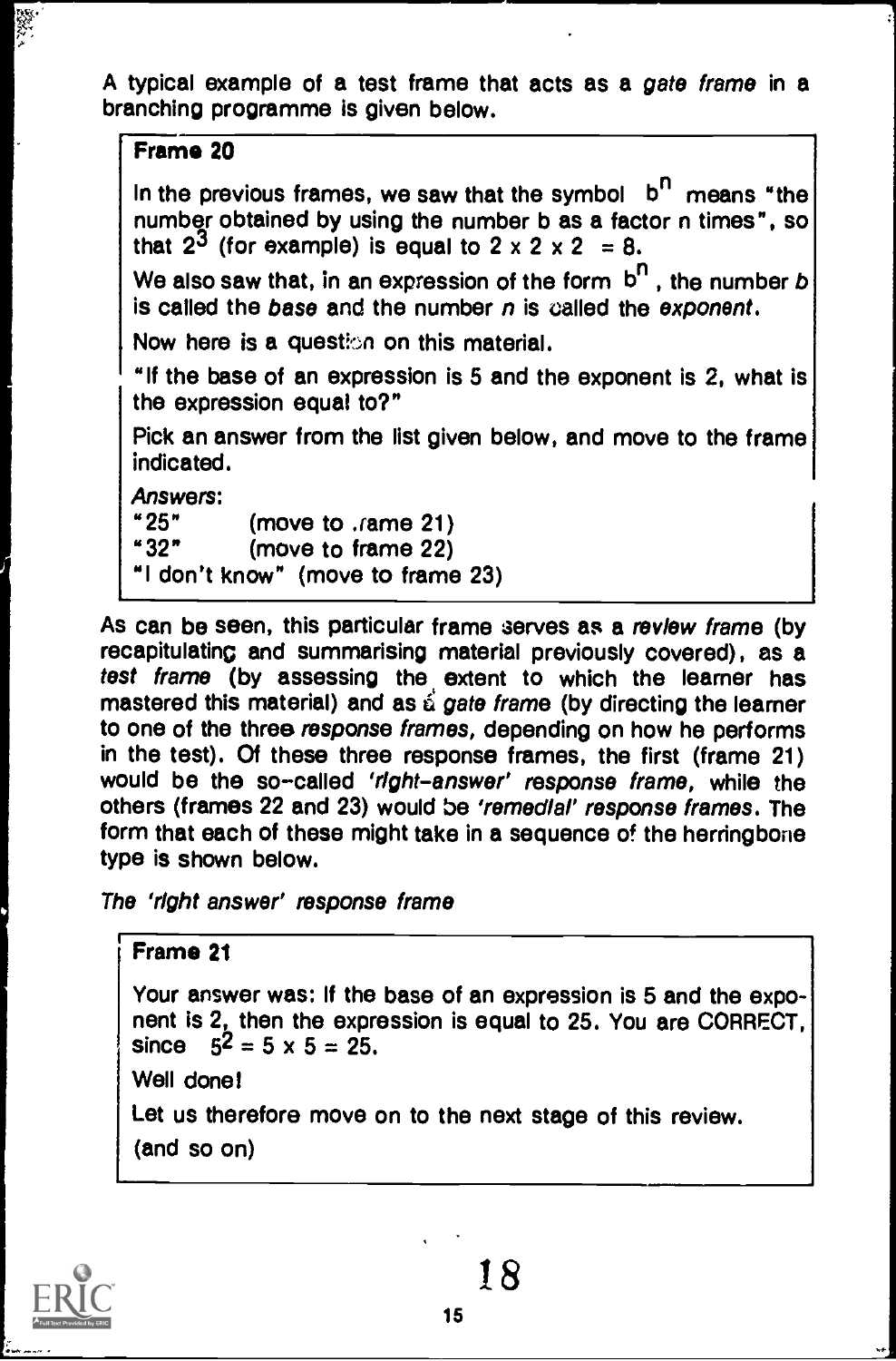The 'remedial' response frame designed to correct the specific misunderstanding that led to the ,'ncorrect response '32'

# Frame 22

 $\frac{1}{2}$ 

Your answer was: If the base of an expression is 5 and the exponent is 2, then the expression is equal to 32.

This is not correct. You have in fact got the terms Lase and exponent mixed up, using the number 2 as the base of your expression and the number 5 as the exponent, giving an answer equal to 2 x  $2 \times 2 \times 2 \times 2 = 32$ .

What you should have done is taken the number 5 as the base and the number 2 as the exponent. Return to frame 20 and try the question again.

The 'remedial' response frame designed to explain the material more clearly to a learner who has Indicated that he has not understood it first time round by answering "I don': know".

# Frame 23

Your answer was "I don't know", so we obviously failed to explain the material on which the question was based clearly enough for you to understand it properly. Let's see if we can do better now.

Some of the numbers in our number system are the product of factors. The number 15, for example, is the product of the numbers 5 and 3, since  $5 \times 3 = 15$ . We say that 5 and 3 are factors of 15.

Now there are some numbers that are the product of the same factor used a certain number of times. The number 9, for example, is the product of the number 3 used as a factor twice, i.e.  $9 =$ 3 x 3. A number that is the product of the same factor used a certain number of times can be written in the form  $b^{n}$ , where b is called the base and represents the number that is used as the factor, and  $n$  is called the exponent and indicates the number of times the base should be used as a factor. The number 9, for example, can be written as  $3^2$ , which simply means '3 used as a factor twice', or '3 x 3'. In this case, 3 is the base and 2 is the exponent. Now in the original question in frame 20, you were told that 5 is the base and 2 is the exponent. Go back to frame 20 and try the question again.

Some extremely useful general guidance on how to write 'right answer' and 'remedial' response frames of the type shown above is again given by Derek Rowntree in his book "Basically Branching".

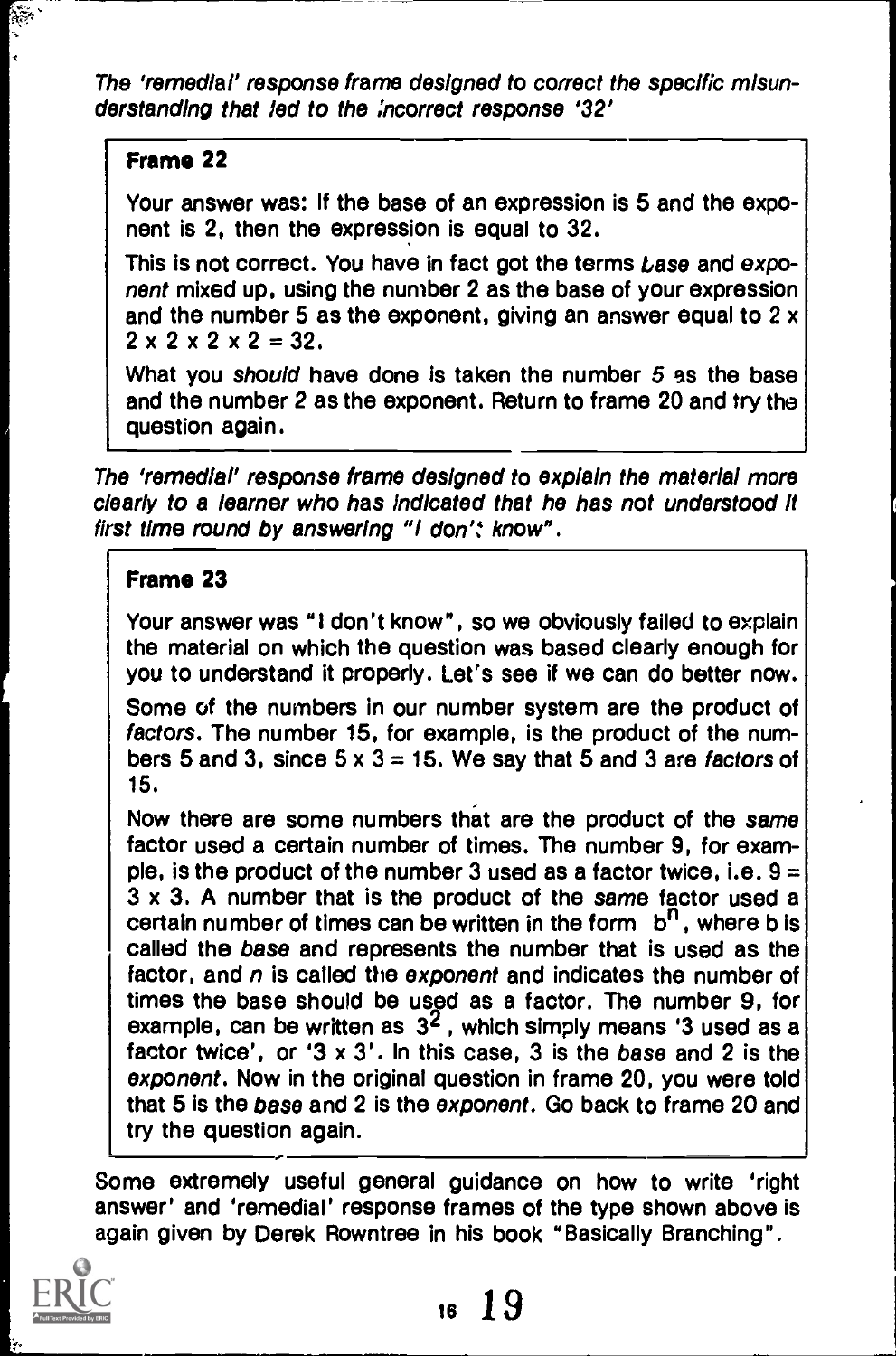# Guidelines on how to write 'right answer' response frames

- 1. Repeat the student's answer with sufficient of the question to make it a complete meaningful statement.
- 2. Tell him he is correct.
- 3. If you think he's ,eally earned it, reward him with a phrase like 'Very good'.
- 4. Tell him, briefly, why his answer is correct.
- 5. Lead smoothly into your new information, making clear to the student how it links up with what has gone before.
- 6. Make your new point simply and directly; be conversational, shun pedantry, and never forget that someone's got to read every word you write.
- 7. Scrutinis) the frame for ambiguities and obscurities. Get rid of them.
- 8. Write a question that shows whether the student can use the new idea you've presented him with. (Never write questions testing ideas that are yet to come.)
- 9. Write sufficient alternative answers to cover all the logical sources of error.
- 10 Feel free to vary the form of questioning to suit your own purpose.

Guidelines on how to write 'remedial' response frames.

- <sup>1</sup> Repeat the student's answer, with sufficient of the question to make it a complete meaningful statement.
- 2. Tell the student immediately that his answer is incorrect, incomplete, unwise, too vague, or whatever.
- 3. Assume that the student has reached this frame because of your failure to communicate. Take full responsibility for correcting his error.
- 4. If possible, tell the student what faulty procedure led to his answer, and why it was wrong. Cc this without the aid of sarcasm, impatience, or condescens'on.
- 5. Bring in new examples, more down-to-earth illustrations, more clear-cut cases: do whatever you must to help your student see the right answer. Don't tell him the right answer, but arrange things so that he now must see it himself.
- 6. Use sub-sequences whenever necessary, but don't let them much exceed ten right-answer frames in length.



 $\frac{1}{11}$  20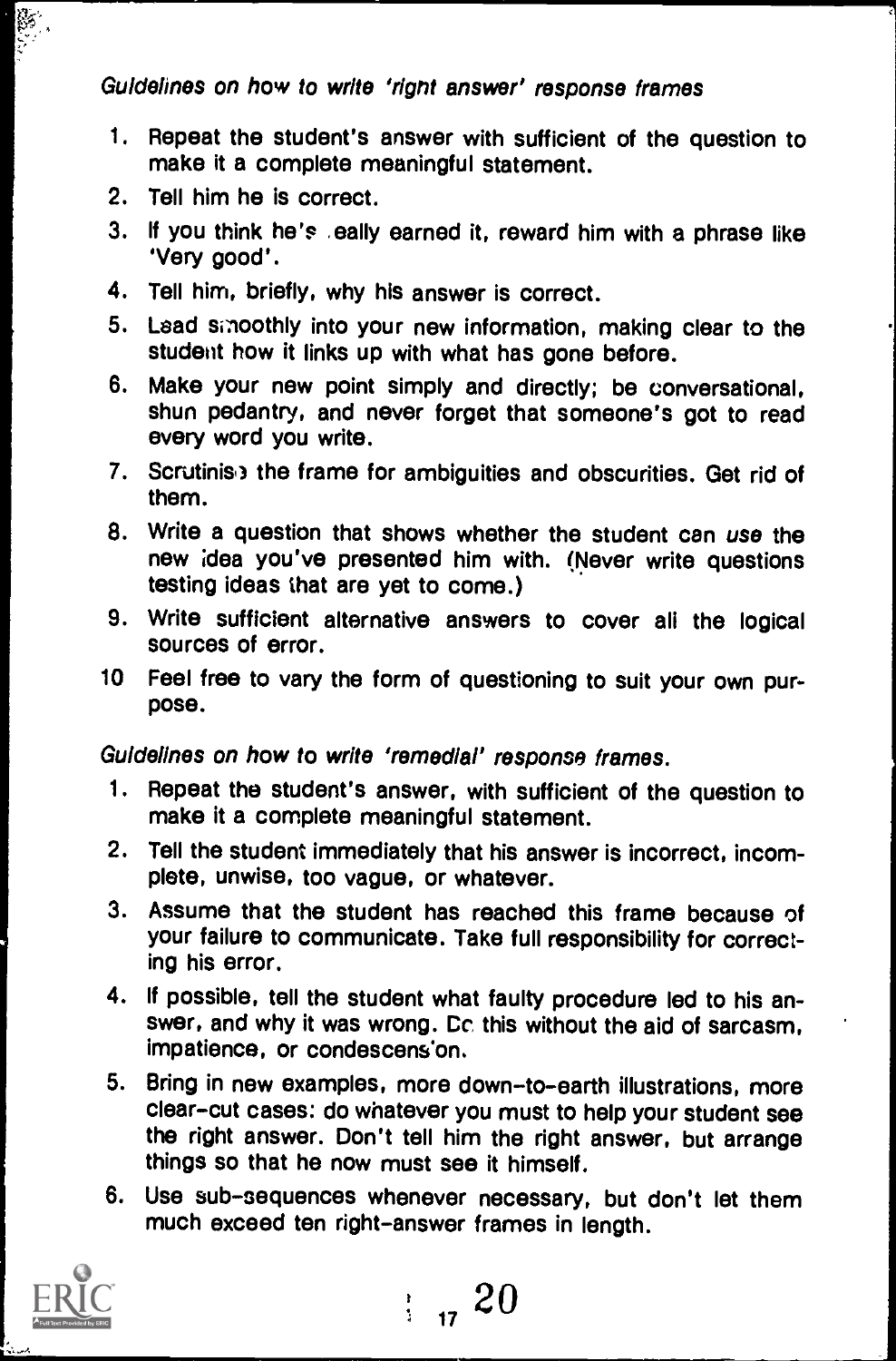- 7. Make sure that your answer-alternatives leading into a sub-sequence are truly diagnostic of the student's need for it. Allow several points of entry: perhaps from two or three successive questions.
- 8. Finish every frame by telling the student how to reach the one he needs to see next.

# An example of a programmed text

Readers who are seriously interested in writing programmed learning materials will find much more detailed guidance on how to set about this in the booklet by Megarry and the book by Rowntree that are listed in the 'Further Reading' section. In the meantime, we will end this booklet by giving an example of an actual programmed text - the first 11 framos of a linear programme that is used by the Royal Bank of Scotland to train staff how to deal with cheques when they come across them while working at the cash counter. The programme is presented in the form of a landscape A5 booklet held together by a spiral binder, with each frame occupying a single page and only one side of each sheet being printed on (except where supplementary material is presented along with a frame, as in the case of frame 3). Thus, the booklet takes the form of a 'mini-flip chart' - making it extremely easy to use. Detailed study of this material should help illustrate many of the general points made in these notes.



المجلي<br>جون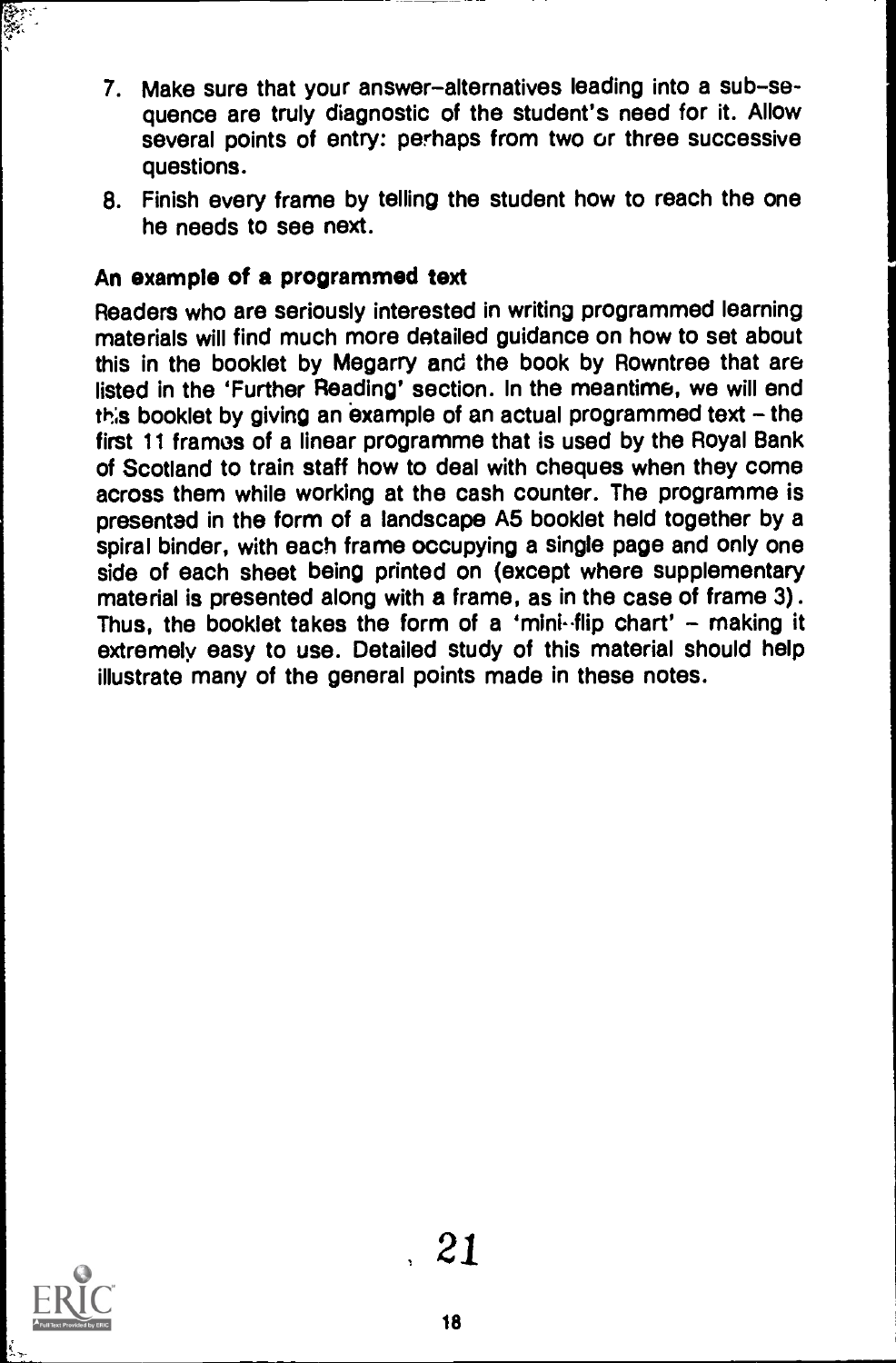# The start of a typical programmod text - the Royal Bank of Scotland's programme on 'Cheques'

| <b>First</b><br><b>Introductory</b><br>page | To the student<br>This book has been designed as a self-instructional<br>programme in order that you may learn the subject<br>matter at your own pace, without any pressure from a<br>lecturer or otherwise. You should work through the ma-<br>terial at a time best suited to yourself and the branch<br>schedule.<br>Each page of the programme is termed a frame. In<br>some of the frames you are asked a question, at which<br>point you are required to write your answer on an an-<br>swer sheet provided for this purpose. You then turn<br>over to the next frame and find the response given at<br>the top. This instant knowledge of your results is in-<br>tended to interest and motivate you towards the mate-<br>rial which follows. But you may ask "What If i give the<br>wrong answer?" Well, we have found that this usually<br>does<br>not<br>discourage<br>students.<br>Anyway,<br>the<br>programme is so geared that you will get the correct<br>answer most of the time. If you "cheat" and look be-<br>fore writing your answer, you may still learn the mate-<br>rial, but not nearly as v il as when you honestly<br>attempt an answer.<br>At the termination of the programme, you are required<br>to do the post-test. This is only to show your account-<br>ant and yourself how you fared with the material.<br>If you have found difficulty with any of the material, it<br>may prove worthwhile to re-read the text a week or so<br>later. |
|---------------------------------------------|-----------------------------------------------------------------------------------------------------------------------------------------------------------------------------------------------------------------------------------------------------------------------------------------------------------------------------------------------------------------------------------------------------------------------------------------------------------------------------------------------------------------------------------------------------------------------------------------------------------------------------------------------------------------------------------------------------------------------------------------------------------------------------------------------------------------------------------------------------------------------------------------------------------------------------------------------------------------------------------------------------------------------------------------------------------------------------------------------------------------------------------------------------------------------------------------------------------------------------------------------------------------------------------------------------------------------------------------------------------------------------------------------------------------------------------------------------------------------------|
| Second<br><b>Introductory</b><br>Page       | As this programme is rather heavy, and longer than<br>the others in the package, it could, with some stu-<br>dents, be spilt, i.e. you may find it worthwhile to have<br>a break in the middle at some point foran hour or two.<br>This is left to yourself to decide. In time, most of the<br>cheque examples used will be out-of-date. Unless told<br>to the contrary, you should assume that you are do-<br>ing the programme in late May, 1972. The words can-<br>celled and specimen appearing on any cheques shold<br>be lanored.<br>Now carry on and read the text.<br>Writer - B H Latto                                                                                                                                                                                                                                                                                                                                                                                                                                                                                                                                                                                                                                                                                                                                                                                                                                                                            |
| Third<br><b>Introductory</b><br>Page        | <b>Cheques</b><br>Objective: - Once the programme is completed, a<br>person about to go onto the cash as teller will be able<br>to look for and iden .y any irregularities in cheques and<br>be able to cash cheques with confidence.                                                                                                                                                                                                                                                                                                                                                                                                                                                                                                                                                                                                                                                                                                                                                                                                                                                                                                                                                                                                                                                                                                                                                                                                                                       |



**REAL**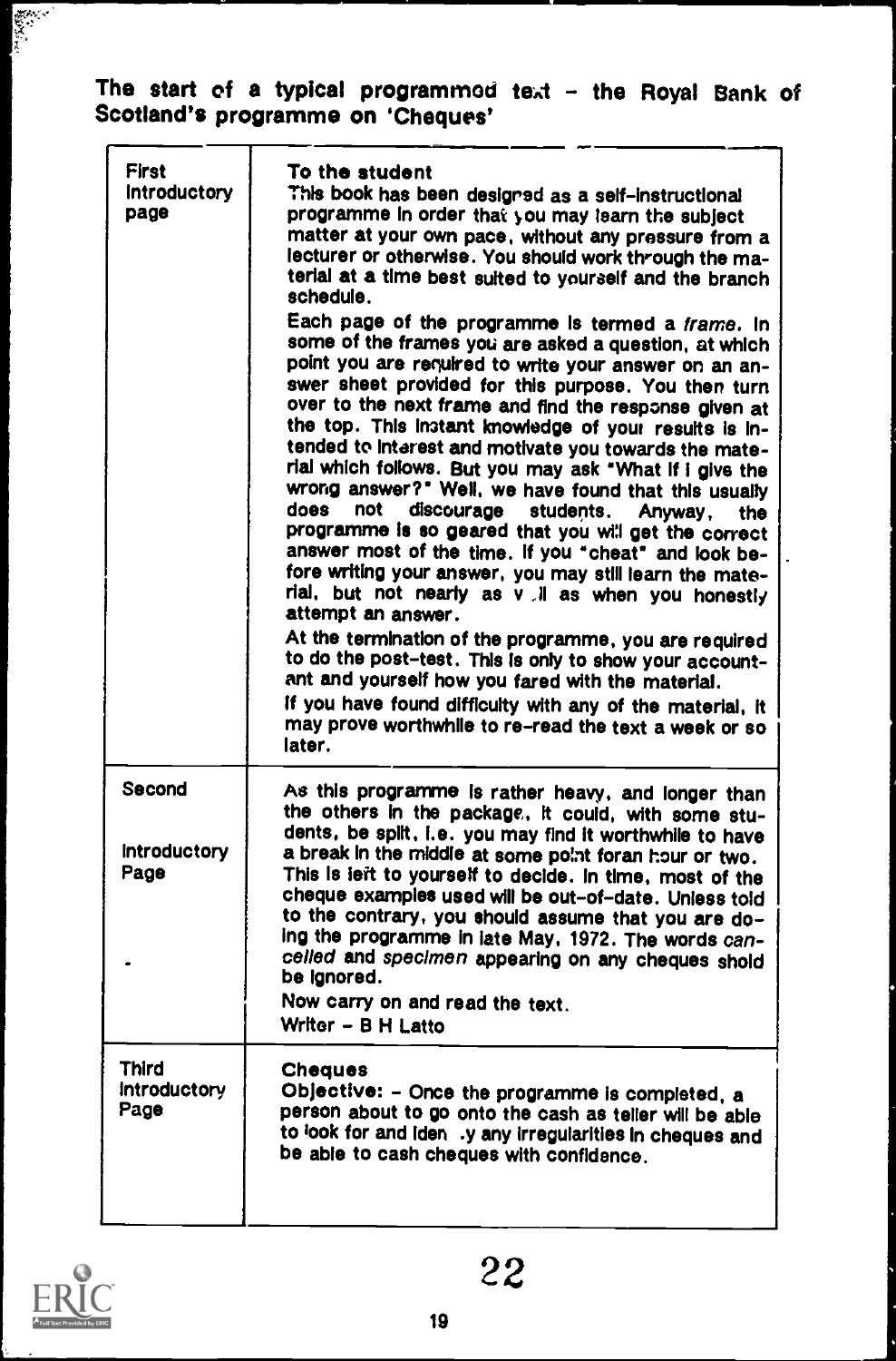Frame 1 **Cheques**<br> **Prior to your going onto cash, you will undoubtedly** have dealt with Innumerable cheques In the bank, whether this has been on the ledger or waste desk. On the telling table, you will come to deal more closely with cheques. Frequently, you will be giving out cash against them, so you will require to know exactly what a cheque Is and be able to analyse It for discrepancies. As you may know, a cheque is primarily an order ad-<br>dressed by one person to another, his banker, instructing that a certain sum of money be paid or transferred to a third party. Frame 2 | As teller, you are in an important position regarding cheques. You are not just listing them or dealing with them in an impersonal manner. You are giving away the bank's cash against them. The bank may lose money If you give out cash indiscriminately. You therefore must be sura that the cheque Is alright. You must know what you are about in this new position you are about to hold. The cheque is Page facing in writing Drawn payable to a specified person Date  $8/5/19$  72 83-16-09 **STAR The Royal Bank**<br>**Bridge Eng Branch 7 Bridge End Berwick-upon-Tweed The Royal Bank**<br>AK of Scotland Limited of Scotland Limited Bridge End Branch 7 Bridge End Berwick-ypon or order Thirty were possible 48  $i =$ ma3m V609: Is signed by Drawn for a specified the drawer or definite sum (in words and figures)

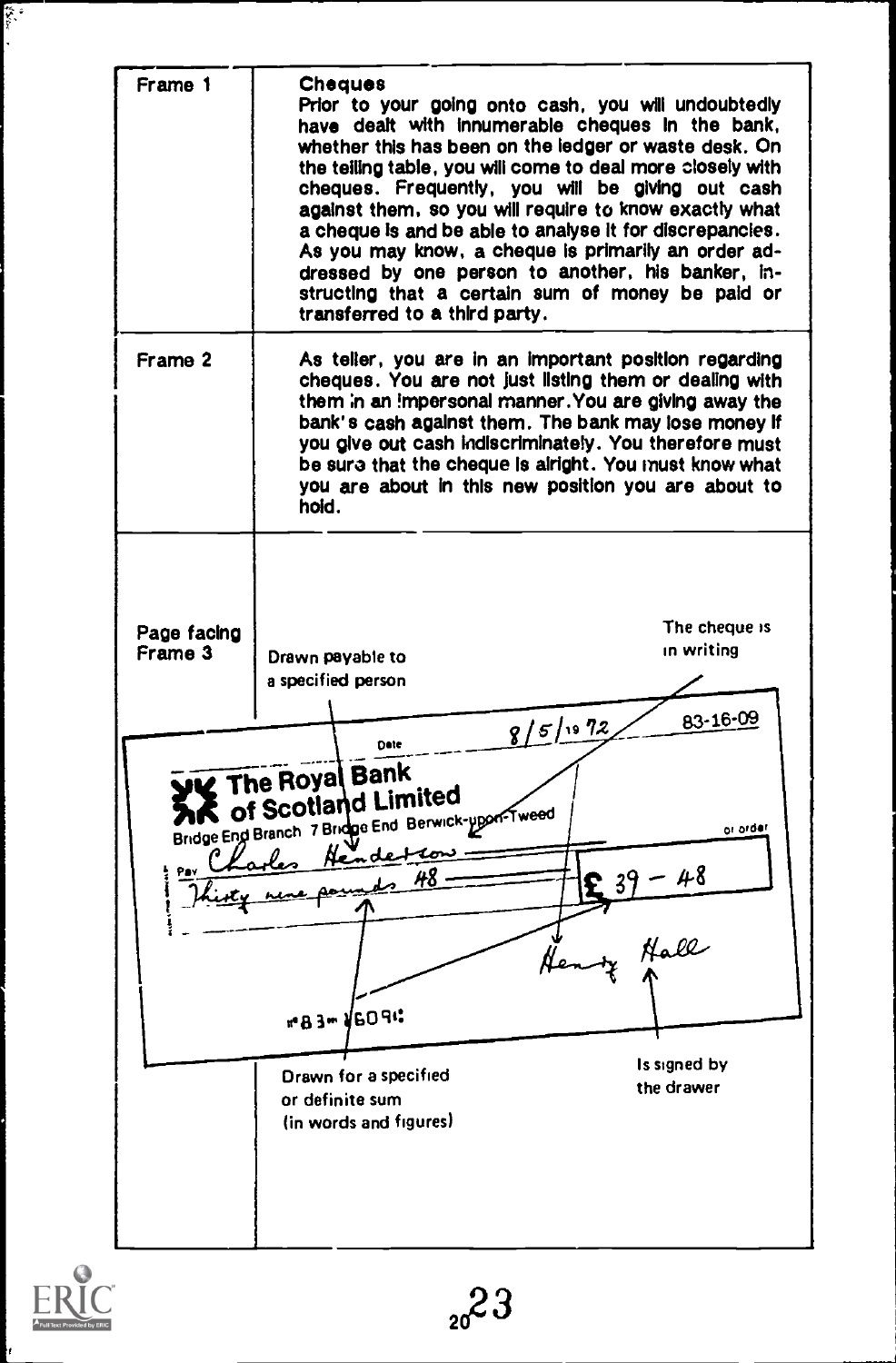| Frame 3        | There are various essentials which should be included<br>in a cheque. Opposite, on a specimen cheque, four of<br>these essentials are highlighted. These are as follows:                                                                                  |
|----------------|-----------------------------------------------------------------------------------------------------------------------------------------------------------------------------------------------------------------------------------------------------------|
|                | 1. It should be in writing                                                                                                                                                                                                                                |
|                | 2. It must be signed by the drawer                                                                                                                                                                                                                        |
|                | 3. It must be drawn for a specified or certain sum of                                                                                                                                                                                                     |
|                | money                                                                                                                                                                                                                                                     |
|                | 4, it is payable to the order of a specified person (or to<br>the bearer).                                                                                                                                                                                |
|                | Now look opposite and study the cheque. What other<br>point do you notice about it that is not mentioned?                                                                                                                                                 |
| Frame 4        | It is dated – we shall discuss the date more fully later.                                                                                                                                                                                                 |
|                | Now let us take a look at some of these essentials one<br>at a time and see what they mean to us.                                                                                                                                                         |
| Frame 5        | 1. It should be in writing.                                                                                                                                                                                                                               |
|                | This means that the cheque may be made out in any<br>form of writing, e.g. it may be in ink, typed, printed or<br>handwritten. Do you think that one drawn in pencil<br>would be acceptable?                                                              |
| Frame 6        | Yes:                                                                                                                                                                                                                                                      |
|                | One drawn in pencil would be in order as it would still<br>be in writing. Due to the ease, however, with which<br>such cheques could be altered by an unauthorised per-<br>son, the banks discourage customers from drawing<br>them in pencil.            |
| Frame 7        | 2. It must be signed by the drawer.                                                                                                                                                                                                                       |
|                | This is straightforward. The cheque is not the order of<br>the customer until it is signed by him or by someone<br>duly authorised to do so on his behalf.                                                                                                |
| <b>Frame 8</b> | 3. It must be drawn for a specified or certain sum in<br>money.                                                                                                                                                                                           |
|                | The sum in a cheque must be stated with certainty.<br>You could not have a cheque, "pay John Brown £15 or<br>£20". The sum to be paid in this case is not certain,<br>I.e. it is not definite.<br>The amount should be in writing and in figures, and the |
|                | $\frac{1}{21}$ 24                                                                                                                                                                                                                                         |

 $-$ 

 $\sim$ 

 $\mathbb{S}^2$ 

 $\frac{1}{2}$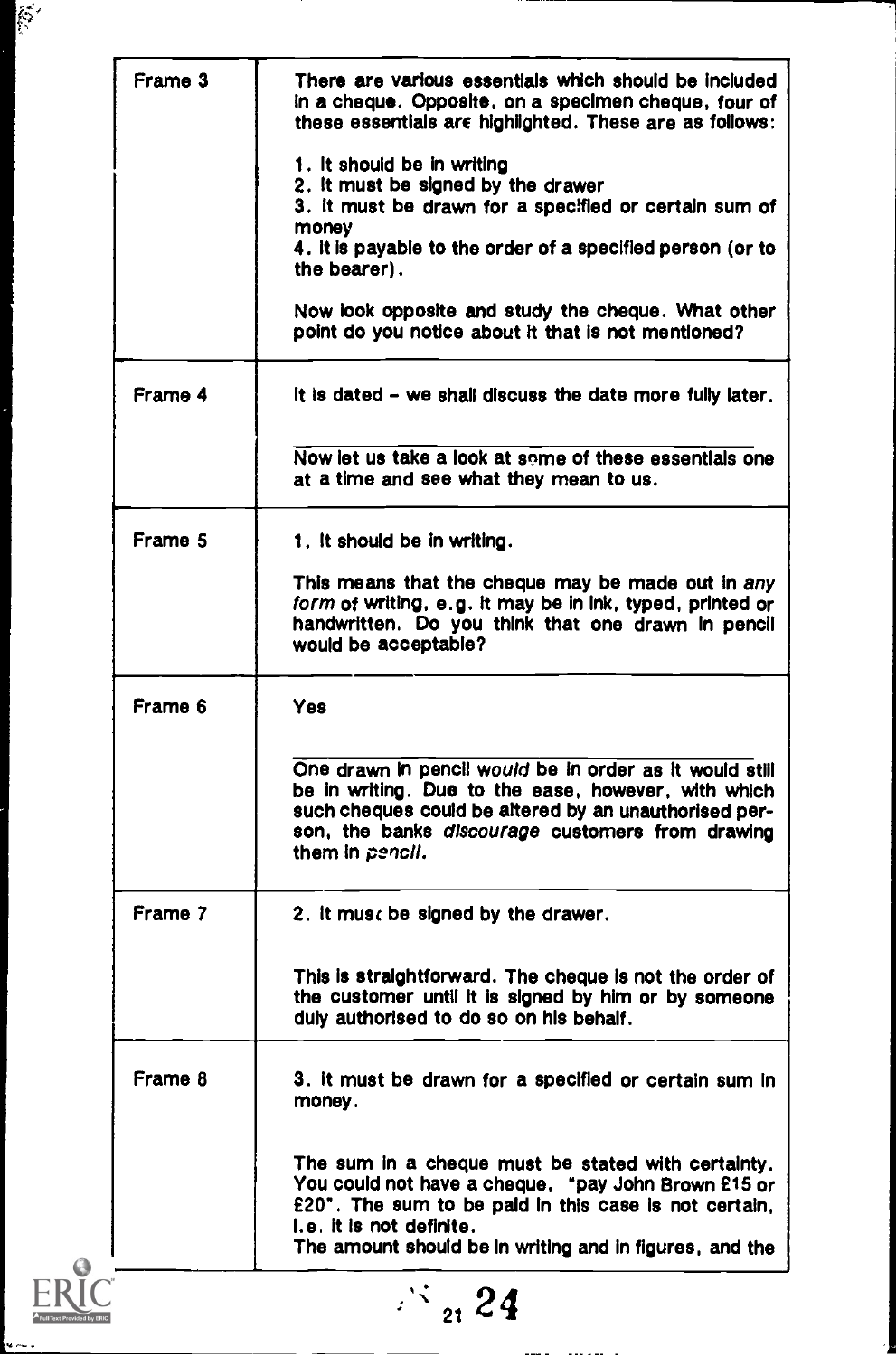|                                                                                         | two should agree. If they differ, the bank cannot as-<br>certain which amount is to be paid, and in such cases,<br>the cheque should not be paid until the discrepancy is<br>put right by the drawer.<br>The amount should thus be ascertainable with cer-<br>tainty.                                                                                                                                                                                                                                                                                                                                                          |
|-----------------------------------------------------------------------------------------|--------------------------------------------------------------------------------------------------------------------------------------------------------------------------------------------------------------------------------------------------------------------------------------------------------------------------------------------------------------------------------------------------------------------------------------------------------------------------------------------------------------------------------------------------------------------------------------------------------------------------------|
| Frame 9                                                                                 | 4. It is payable to the order of a specified person or to<br>bearer.<br>If you were presented with a cheque for cashing, the<br>payee (i.e. the person or parties to whom the sum is<br>to be paid) must bs named specifically, and one must<br>be in no doubt as to whom the money is to be paid.<br>Alternatively, the cheque may be drawn payable to<br>"bearer" (although this practice is rare today) which<br>indicates that the bearer or holder of the cheque may<br>be given the cash. As you can see, such a practice<br>could be dangerous, as a thlef could quite easily cash<br>the cheque if he were the holder. |
| Frame 10                                                                                | Now, with the specimen overleaf, examine it and then<br>write down the essentials which are included in it. If<br>there is any discrepancy in the cheque or any essential<br>missing, state what.                                                                                                                                                                                                                                                                                                                                                                                                                              |
| Specimen<br>(on separate<br>page)                                                       |                                                                                                                                                                                                                                                                                                                                                                                                                                                                                                                                                                                                                                |
| Pay James to<br>$\frac{d\mathbf{l}}{d\mathbf{l}}$ and $\frac{d\mathbf{l}}{d\mathbf{l}}$ | 83-20-29<br>30 November 1971<br>Date<br><b>Y</b> The Royal Bank<br><b>C</b> of Scotland Limited<br>Central Branch 143 High Street Elgin<br>on + potress<br>or order<br>Four hundred spenter a<br>$471 - 24$<br>#83m 20291 <b>:</b>                                                                                                                                                                                                                                                                                                                                                                                             |
|                                                                                         |                                                                                                                                                                                                                                                                                                                                                                                                                                                                                                                                                                                                                                |

 $\mathbf{r}$ 

 $\bar{\bar{t}}$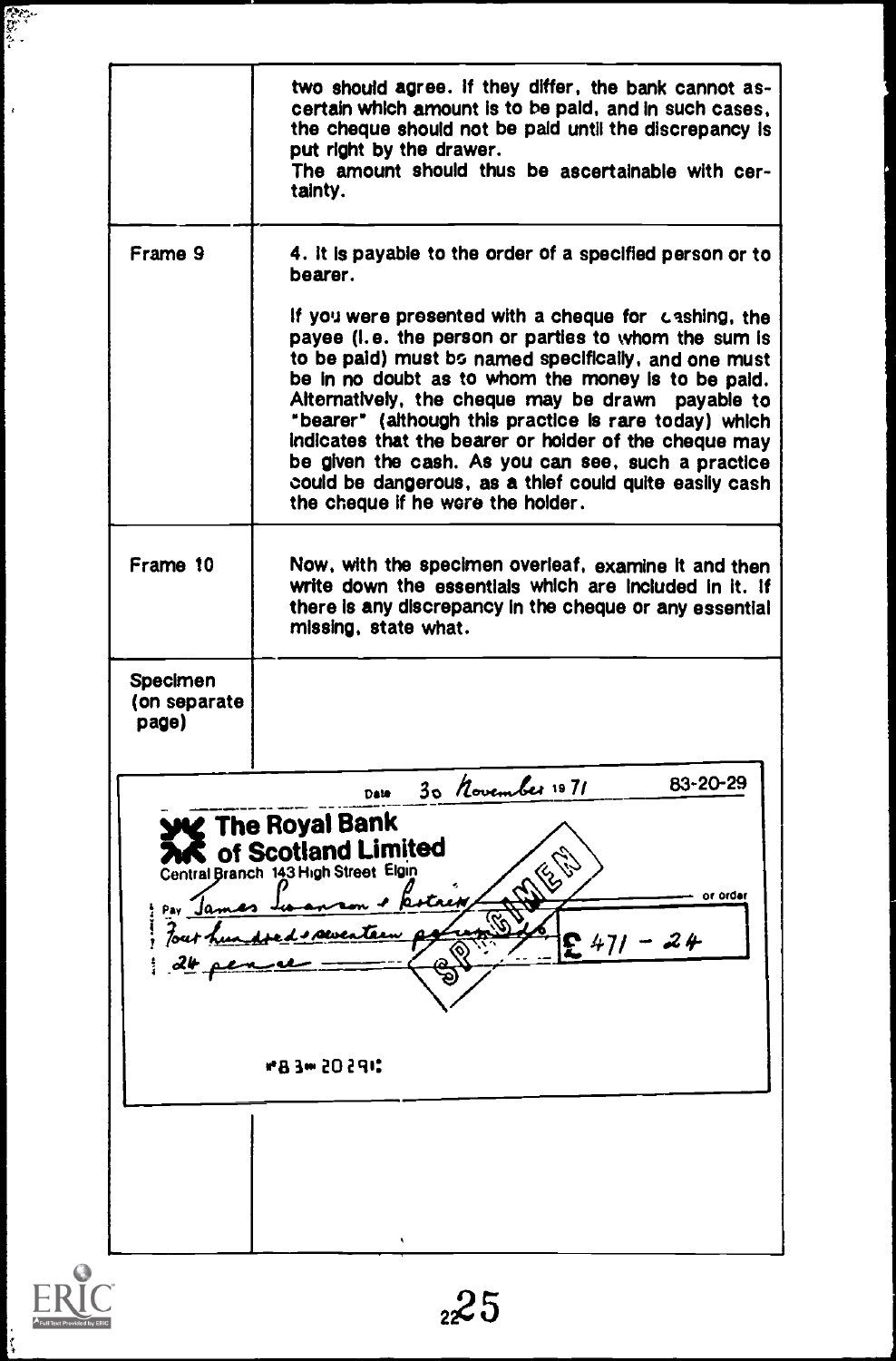| Frame 11 | 1. It is in writing<br>2. It is payable to a specified person.<br>3. It is also dated.                                                                                                                        |
|----------|---------------------------------------------------------------------------------------------------------------------------------------------------------------------------------------------------------------|
|          | <b>Essentials Wanting</b><br>1. It is not for a certain sum, as the amounts dif-<br>for<br>(E in figures say 471; words say 417).<br>2. It is not signed.                                                     |
|          | it is permissible for a customer to draw a cheque in<br>favour of a fictitious person, e.g. "Pay Oliver Twist or                                                                                              |
|          | order". In cases like these, the cheque immediately<br>falls to be payable to the bearer, whoever he may be.                                                                                                  |
|          | In every case, the teller may find it difficult to decide<br>whether or not the payee is a fictlitous person. If in<br>doubt, refer it to the accountant. In practice, one<br>rarely encounters such cheques. |
|          | (and so on)                                                                                                                                                                                                   |